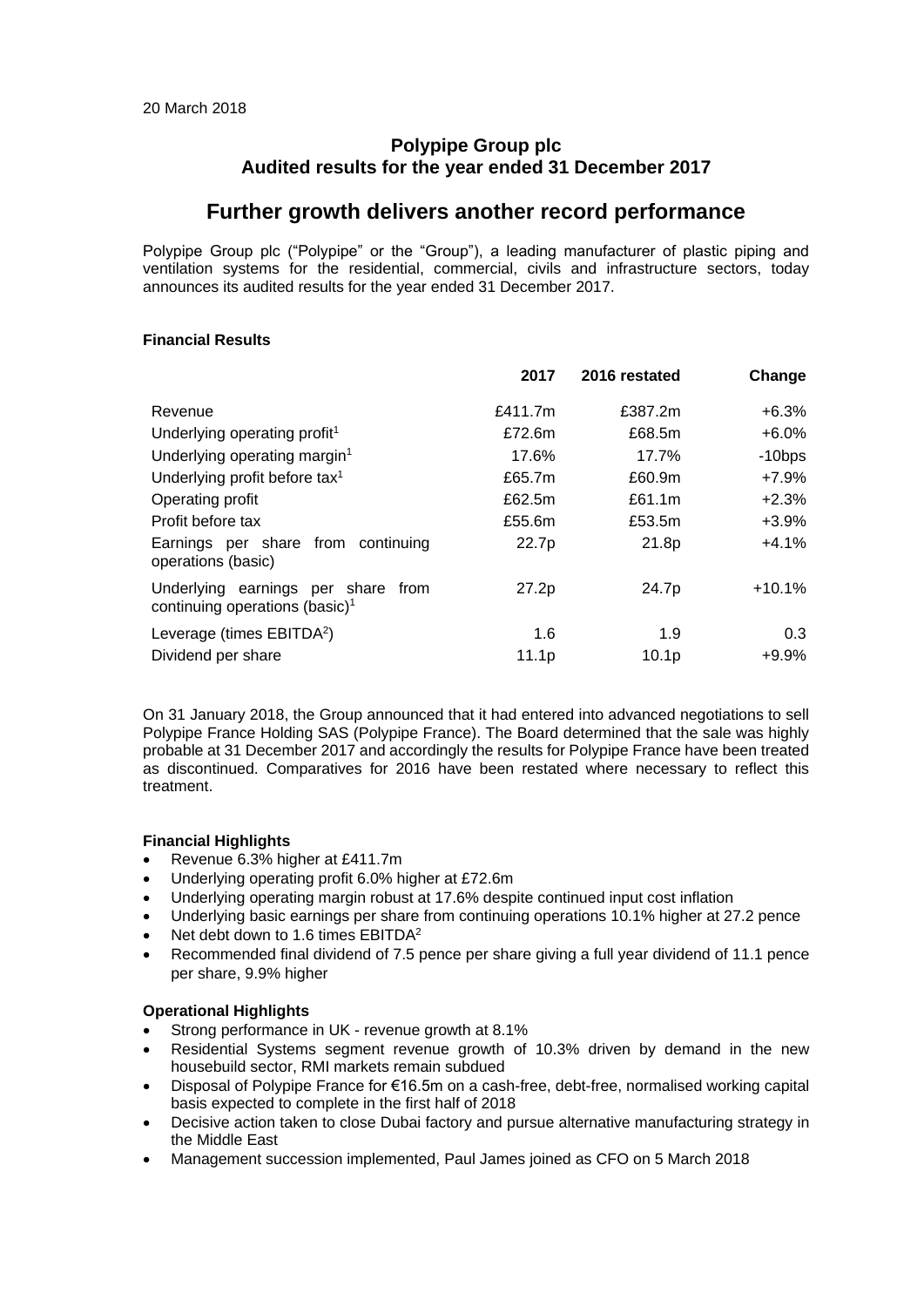### **Outlook**

- Fundamentals in Residential Systems segment continue to be strong, driven by the new housebuild sector but UK RMI likely to remain challenging
- Commercial and Infrastructure project pipeline remains encouraging, although project delays impacting short-term performance
- Benefit of selling price increases, due to the pass-through of further polymer and other cost inflation, expected to come through from second quarter
- 2018 will be another year of progress for the Group and our expectations for the year remain unchanged

### **Martin Payne, Chief Executive Officer, said:**

*"Polypipe's balanced business model, underpinned by the long-term growth drivers of legacy material substitution and continuing legislative tailwinds, has helped produce another record performance in 2017. Against the backdrop of a mixed UK construction market performance, continued political and economic uncertainty, and challenges in some overseas markets, Polypipe has delivered strong results in line with our expectations by focusing on its core strategic growth drivers. UK construction market performance is likely to remain mixed, but with continued focus on our customers and a balanced exposure to the different sectors within construction, we look forward to another year of progression in 2018."*

<sup>1</sup> Underlying profit and earnings measures are from continuing operations only and exclude certain non-underlying items and where relevant, the tax effect of these items. The Directors consider that these measures provide a better and more consistent indication of the Group's underlying financial performance and more meaningful comparison with prior and future periods to assess trends in our financial performance.

<sup>2</sup> EBITDA is defined as underlying operating profit before depreciation and includes operating profit before depreciation from discontinued operations.

### **For further information please contact:**

### **Polypipe**

Martin Payne, Chief Executive Officer Paul James, Chief Financial Officer

**Brunswick**

+44 (0) 20 7404 5959

+44 (0) 1709 770 000

Nina Coad Emma Walsh

A copy of this report will be available on our websit[e www.polypipe.com](http://www.polypipe.com/) today from 0700hrs (GMT).

An analyst and investor presentation will be held today at Brunswick's offices at 16 Lincolns Inn Fields, London, WC2A 3ED at 0900hrs (GMT) with registration from 0830hrs.

For those unable to attend, a live conference call will be available at 0900hrs (GMT).

| UK Freephone Dial-In Number           | 0800 376 7922       |
|---------------------------------------|---------------------|
| Standard International Dial-In number | +44 (0) 2071 928000 |
| Conference PIN                        | 8298336             |

Access to the slide presentation during this live event is available at: [this link.](https://webconnect.webex.com/mw3100/mywebex/default.do?nomenu=true&siteurl=webconnect&service=6&rnd=0.458396308503359&main_url=https%3A%2F%2Fwebconnect.webex.com%2Fec3100%2Feventcenter%2Fevent%2FeventAction.do%3FtheAction%3Ddetail%26%26%26EMK%3D4832534b000000047e86510fe308398572ae9c20c9deb0bd8cf8bf34b823f958d00740de4e5a3b76%26siteurl%3Dwebconnect%26confViewID%3D89574821206194353%26encryptTicket%3DSDJTSwAAAAQb3YERAeOKSOUTll1dkp9j5a0eNeyYK0kkuXroRsj-UQ2%26)

### **Capital Markets Day**

A Capital Markets day will be held on 9 May 2018 at 3.00pm at the offices of Numis Securities Ltd., The London Stock Exchange Building, 10 Paternoster Square, London, EC4M 7LT. Please contact Nina Coad or Emma Walsh at Brunswick for further details.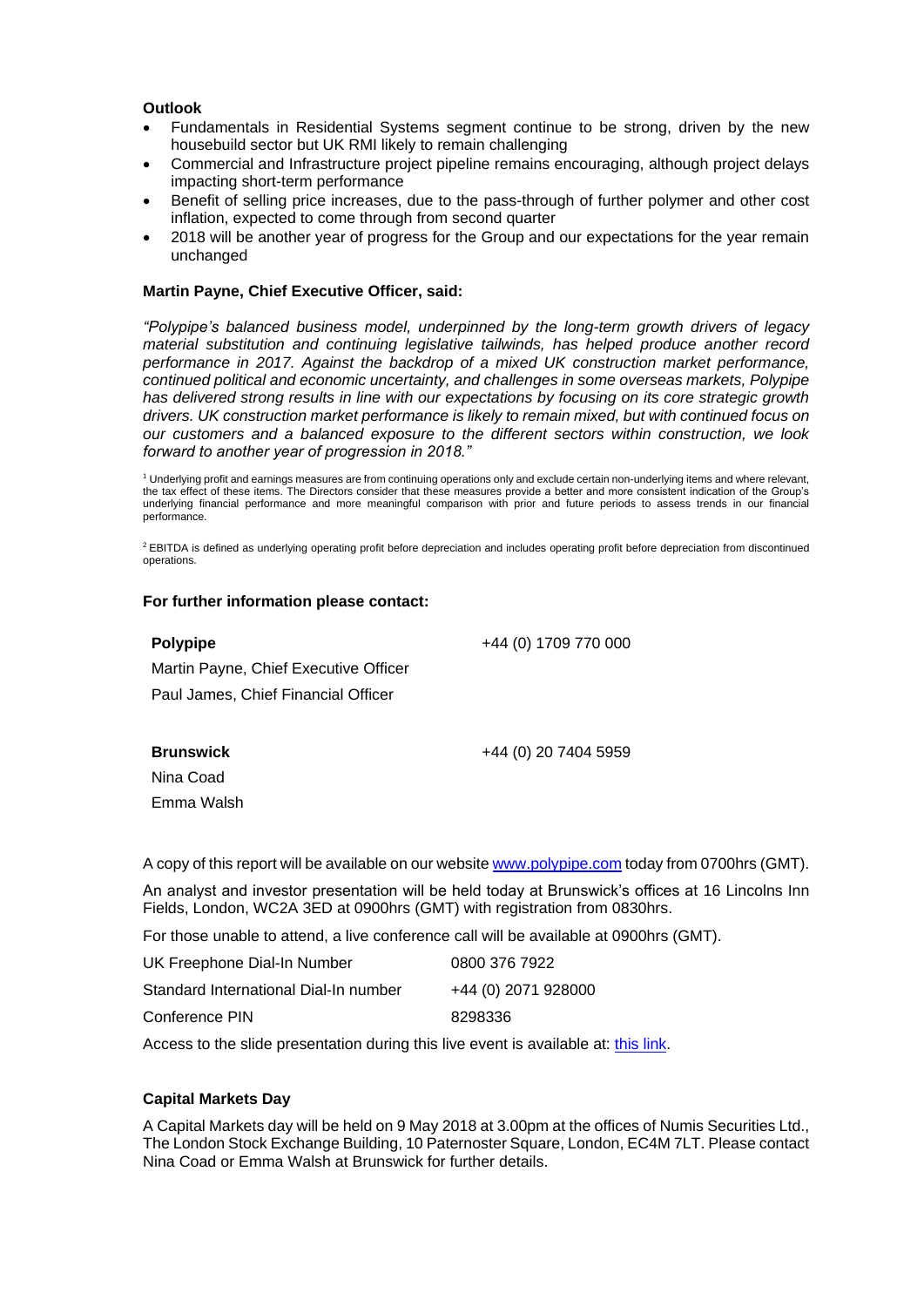### *Notes to Editors:*

Polypipe is the largest manufacturer in the UK, and among the ten largest manufacturers in Europe, of plastic piping systems for the residential, commercial, civils and infrastructure sectors by revenue. It is also a leading designer and manufacturer of energy efficient ventilation systems in the UK.

The Group operates from 20 facilities in total, and with over 20,000 product lines, manufactures the UK's widest range of plastic piping systems for heating, plumbing, drainage and ventilation. The Group primarily targets the UK and European construction markets with a presence in Italy and the Middle East and sales to specific niches in the rest of the world.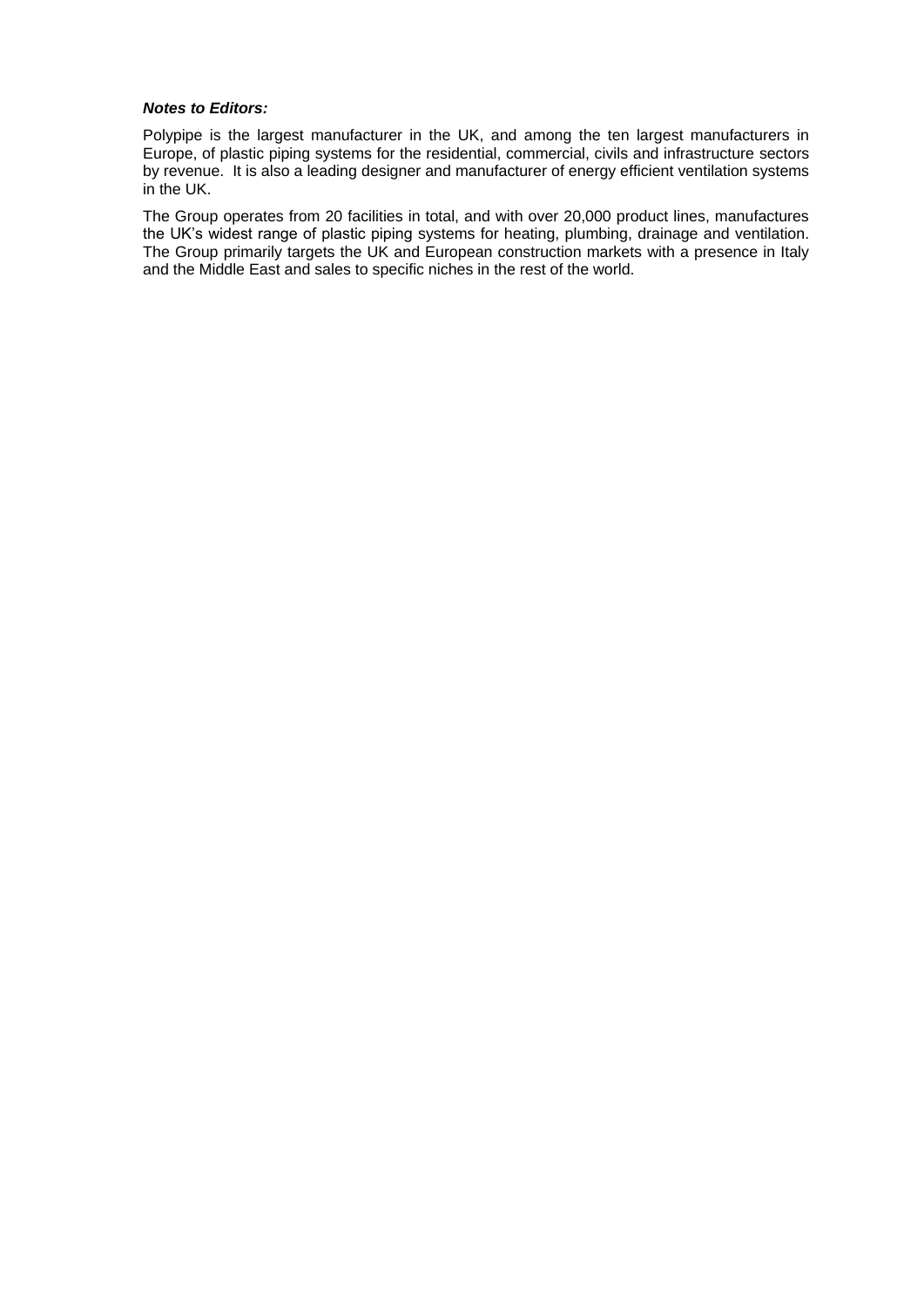### **Group Results**

On 31 January 2018, the Group announced that it had entered into advanced negotiations to sell Polypipe France Holding SAS (Polypipe France). The Board considered that the sale was highly probable at 31 December 2017 and accordingly the results for Polypipe France have been treated as discontinued in this report. Comparatives for 2016 have been restated where necessary to reflect this treatment. Polypipe France generated revenue of £58.4m (2016: £49.7m) and underlying operating profit of £1.4m (2016: £0.9m) for the year ended 31 December 2017. The Board expects the transaction to complete in the first half of 2018.

Group revenue for the year ended 31 December 2017 was 6.3% higher than the prior year at £411.7m (2016 restated: £387.2m). There is no impact of acquisitions in the year and the effect of currency translation is immaterial, so like-for-like constant currency growth is also 6.3%. This strong result in mixed market conditions demonstrates the resilience the Group gets from its balanced exposure to the different sectors of the construction market, and the strength of its longterm growth drivers.

Underlying operating profit was 6.0% higher than the prior year at £72.6m (2016 restated: £68.5m) and represents an operating margin of 17.6% (2016 restated: 17.7%). This is a pleasing performance and demonstrates the Group's continued ability to recover materials and other cost inflation through selling price increases and cost reduction initiatives.

Finance costs of £6.9m (2016: £7.6m) were lower than the prior year due to lower average net debt in the year, and the lower interest rate margin payable on our borrowings as leverage reduces.

Net debt at 31 December 2017 of £148.4m does not reflect the net proceeds which will be received on the completion of the disposal of Polypipe France.

Underlying profit before tax was 7.9% higher at £65.7m (2016 restated: £60.9m).

Non-underlying operating costs of £10.1m (2016: £7.4m) primarily relate to non-cash amortisation charges of £5.5m (2016: £6.8m) in respect of intangible assets arising from the Nuaire acquisition, and £4.0m of restructuring costs in respect of the Board's decision to adopt an alternative manufacturing strategy in the Middle East and close the existing manufacturing plant. Further details on our Middle East strategy can be found in the Chief Executive Officer's Review below.

The total tax charge for the year of £10.6m (2016 restated: £10.1m) represents an effective tax rate of 19.1% (2016 restated: 18.9%). The underlying effective tax rate of 18.0% (2016 restated: 19.2%) is lower than the blended standard UK rate of tax of 19.25% (2016: 20.00%) due primarily to the benefit of patent box relief.

Underlying profit from continuing operations was 9.6% higher than the prior year at £53.9m (2016 restated: £49.2m), with underlying basic earnings per share from continuing operations 10.1% higher at 27.2 pence (2016 restated: 24.7 pence).

A loss from discontinued operations of £11.3m (2016 restated: £0.8m profit) relates to an impairment charge arising under IFRS 5 from the proposed disposal of Polypipe France and its reclassification to assets held-for-sale of £12.5m (2016 restated: £nil), net of the post-tax results of Polypipe France for the year of £1.2m profit (2016 restated: £0.8m profit).

### **Chief Executive Officer's Review**

### *"Polypipe's balanced business model, underpinned by the long-term growth drivers of legacy material substitution and continuing legislative tailwinds, has helped produce another record performance in 2017."*

In my first review since appointment as Chief Executive Officer, I am pleased to report that Polypipe has delivered another record performance in 2017, with revenue from continuing operations 6.3% higher than the prior year at £411.7m (2016 restated: £387.2m) and underlying operating profit 6.0% higher at £72.6m (2016 restated: £68.5m). Against a background of mixed conditions in the UK construction market, this performance shows the robust nature of the Polypipe business model and the strength of its long-term strategic drivers of legacy material substitution and continuing legislative tailwinds in water management and carbon efficiency. Polypipe continues to be cash generative and has reduced leverage to 1.6 times EBITDA (2016: 1.9 times) leaving the Group well-invested and able to pursue bolt on acquisitions that complement the Group's current activities. The Group will continue to focus on its key strategic and operational priorities, and I am confident that we will maintain revenue growth ahead of the overall UK construction market.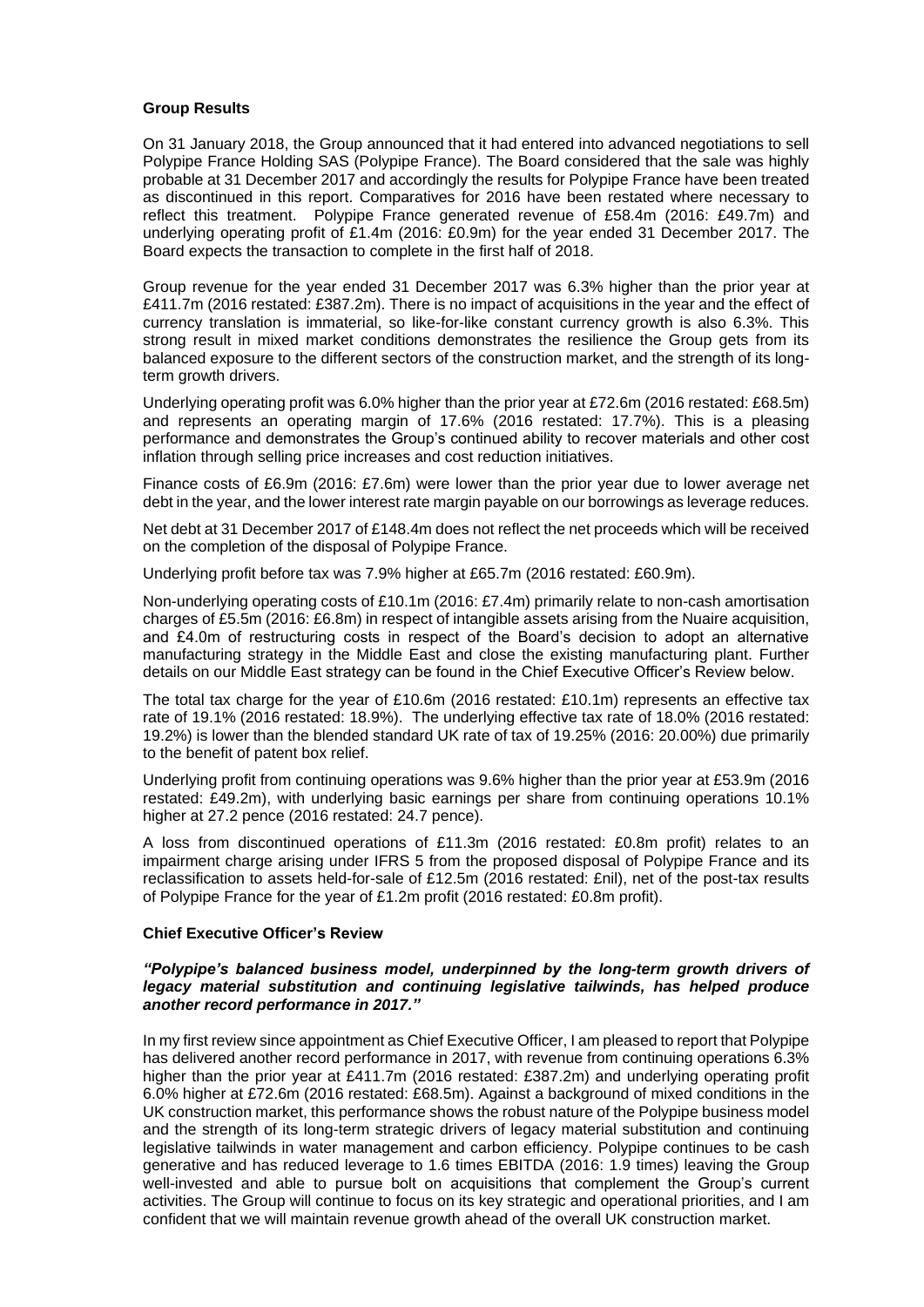In January 2018, the Group announced that it was in advanced negotiations to dispose of its French subsidiaries (Polypipe France) to Ryb S.A., a private French business that operates in similar French markets to Polypipe France, for €16.5m on a cash-free, debt-free, normalised working capital basis. In 2017, Polypipe France generated revenue of £58.4m and underlying operating profit of £1.4m. There is very little strategic overlap between our UK and French businesses as they operate in different product areas, the latter operating in the significantly lower margin electrical conduit, potable water, gas and irrigation pipe product groups. Following a full review of the business, the Board decided Polypipe France was not core to the Group and to dispose of it. Completion of the transaction is expected in the first half of 2018. I believe this deal represents excellent shareholder value and once completed will allow the Group to concentrate on its higher margin product areas. For the purposes of this report, the results of Polypipe France have been treated as discontinued.

I am pleased to say that the Group has risen to several commercial and operational challenges during the year. Following the EU referendum in June 2016 and the subsequent devaluation of Sterling, materials costs rose substantially in the second half of 2016 and into 2017. Whilst we do all we can to ameliorate price increases through cost reduction, selling price increases were inevitable. These were successfully implemented across the Group in the first half of 2017 to mitigate materials and other inflationary increases, taking effect progressively throughout the period. Although exchange rates were relatively stable throughout 2017, increasing oil prices as well as tight polymer markets in the second half of the year pushed materials prices higher still, and impacted on second half performance. Further selling price increases are being actioned in early 2018 to address this and other inflationary effects. The Group has a good history of cost inflation recovery, even in difficult market conditions, and I have confidence the Group will be successful with this latest challenge.

In June 2017, a trade embargo was introduced between Qatar and many of the Gulf states following ongoing political disagreements. With approximately 60% of our pipeline projects emanating from Qatar, and the more general project financing issues in the wider Gulf in the first half of the year, the decision was taken to temporarily cease manufacturing in our Dubai facility, and a non-underlying charge of £0.9m was recorded in our interim results covering redundancy costs and stock provisions. During the second half of the year there has been no change to the situation between Qatar and the other Gulf states, the trade embargo remains in force, and general project financing still appears to be slow as the region adjusts to a lower oil price. Whilst the Middle East still represents a significant opportunity for the Group, we have decided to pursue an alternative manufacturing strategy in the region through use of sub-contractors and to close permanently our Dubai manufacturing facility. All equipment will be relocated back to our Horncastle plant where Polystorm is manufactured for the UK market, enabling us to remove the need for more expensive sub-contract manufacturing in the UK. A further non-underlying charge of £3.1m has been recorded covering machinery relocation costs, further redundancy, onerous lease costs and asset impairments, leaving the total non-underlying charge for the year at £4.0m, of which £1.7m is non-cash.

As well as expanding capacity where necessary, we continue to invest in both new product technology and automation in our businesses. Our new £2.2m multi-layer extrusion lines in our main Doncaster plant became operational in the early part of 2017 which has allowed us to significantly increase the amount of recycled material used in manufacturing our drainage and latterly our soil and waste pipes. Towards the end of the year, our new £5.0m large diameter continuous corrugator came into operation at our Horncastle plant. This increases our capacity to manufacture 750mm and 900mm drainage pipes and allows the Group to make further inroads in this area of the market. These new pipes, as well as much of our existing civils drainage pipe offer, are manufactured from recycled milk bottles and other polyethylene consumer liquid bottles using our wash plant recycling facility at Horncastle. We consume approximately 44,000 tonnes of recycled material representing one third of the overall material requirement across the Group, and both of these projects further enhance our already strong sustainability and recycling credentials, something that is important to Polypipe, our customers and our wider stakeholders.

As well as new product technology, there has been further investment in automation in the year to expand capacity, but also to test out new automation techniques. We took delivery of our first collaborative robot in December, which when fully integrated into our manufacturing process, will further improve productivity and quality. This advanced, lower cost automation technology has the potential to unlock productivity opportunities that have not been achievable previously because of technical or financial constraints.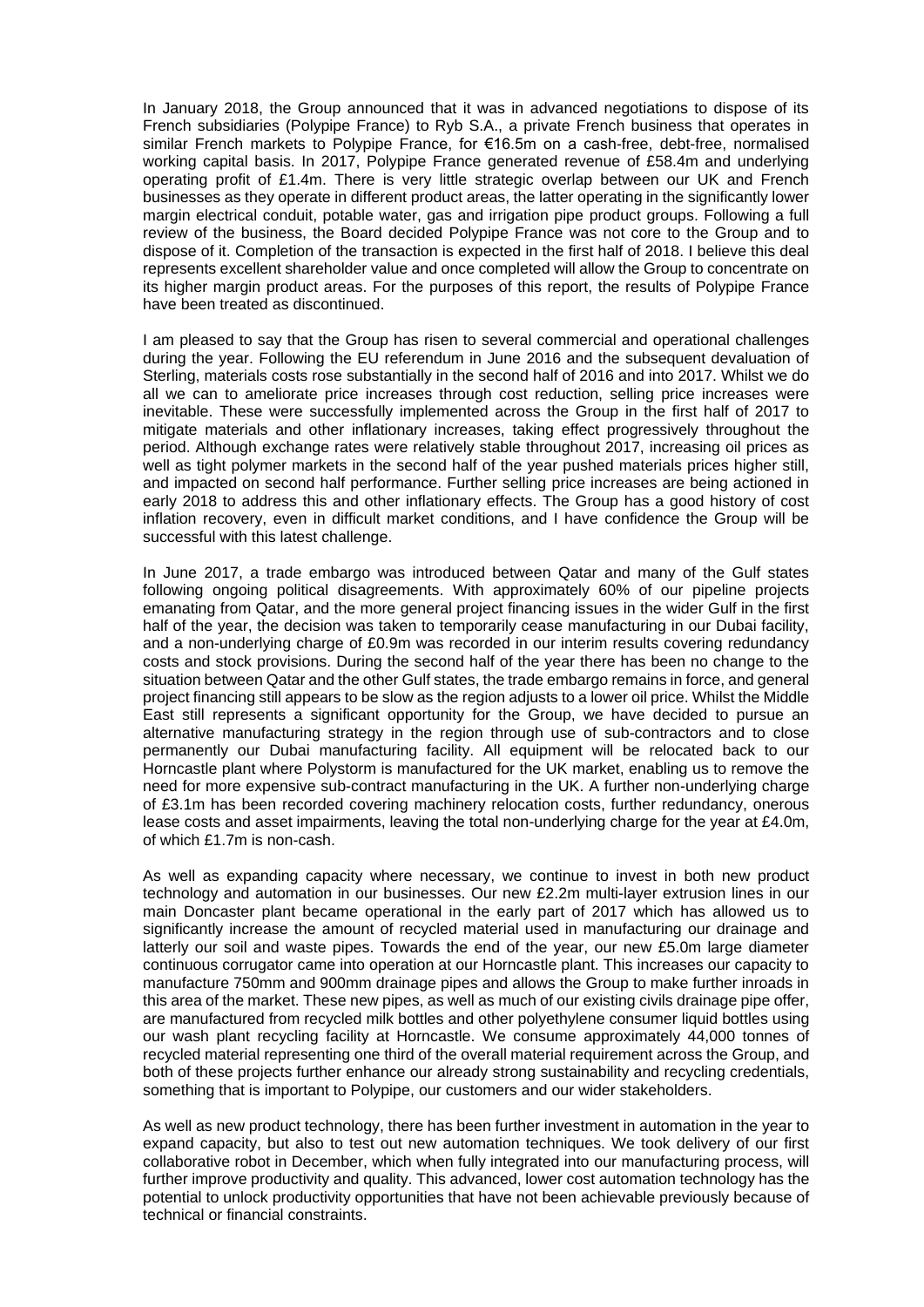The treatment of Polypipe France in this report has caused the Group to review its segmental analysis. The remaining part of the previously reported Commercial and Infrastructure – Mainland Europe segment, being our Italian business Effast, will be consolidated with the existing Commercial and Infrastructure – UK segment to create one segment called Commercial and Infrastructure Systems. The following tables set out Group revenue and underlying operating profit by operating segment:

| 2017  |          |        |
|-------|----------|--------|
|       | restated | Change |
| £m    | £m       | %      |
|       |          |        |
| 223.5 | 202.7    | 10.3   |
| 188.2 | 184.5    | 2.0    |
|       |          |        |
| 411.7 | 387.2    | 6.3    |
|       |          |        |
| 2017  | 2016     |        |
|       | restated | Change |
| £m    | £m       | %      |
|       |          |        |
| 44.3  | 39.1     | 13.3   |
| 28.3  | 29.4     | (3.7)  |
|       |          |        |
| 72.6  | 68.5     | 6.0    |
|       |          | 2016   |

The Group gains significant resilience by having a balanced exposure to the different elements of the UK construction market, all of which have different drivers and move at different paces, and this year's performance perhaps more than most demonstrates this.

### **Residential Systems**

Revenue in our Residential Systems segment, which is almost exclusively derived from the UK market, was 10.3% higher than the prior year at £223.5m (2016: £202.7m), of which 6.6% is volume growth, considerably ahead of the market.

Strong demand in the new housebuild sector continues to drive growth in the year as the Government's "Help to Buy" scheme continues to support first time buyers' demand. The Renovation, Maintenance and Improvement (RMI) market however continues to be slow, with weak consumer confidence and falling real wages constraining private RMI, and austerity in government spending on social housing stock constraining public RMI.

Continued growth in this segment, exacerbated by merchant pull forward of orders ahead of the February 2017 selling price increase, led to some challenges in the earlier part of the year, notably in capacity planning and logistics. The year started with below normal levels of stock following some pull forward of orders into December 2016, but as a number of areas moved into seven day working these stock levels normalised. Capital expenditure on new capacity allowed us to revert back to more normal shift patterns in those areas during the year, and leaves the business well placed to continue to benefit from the buoyant UK residential market.

Residential Systems delivered an underlying operating profit 13.3% higher than the prior year of £44.3m (2016: £39.1m) representing a 19.8% margin (2016: 19.3%).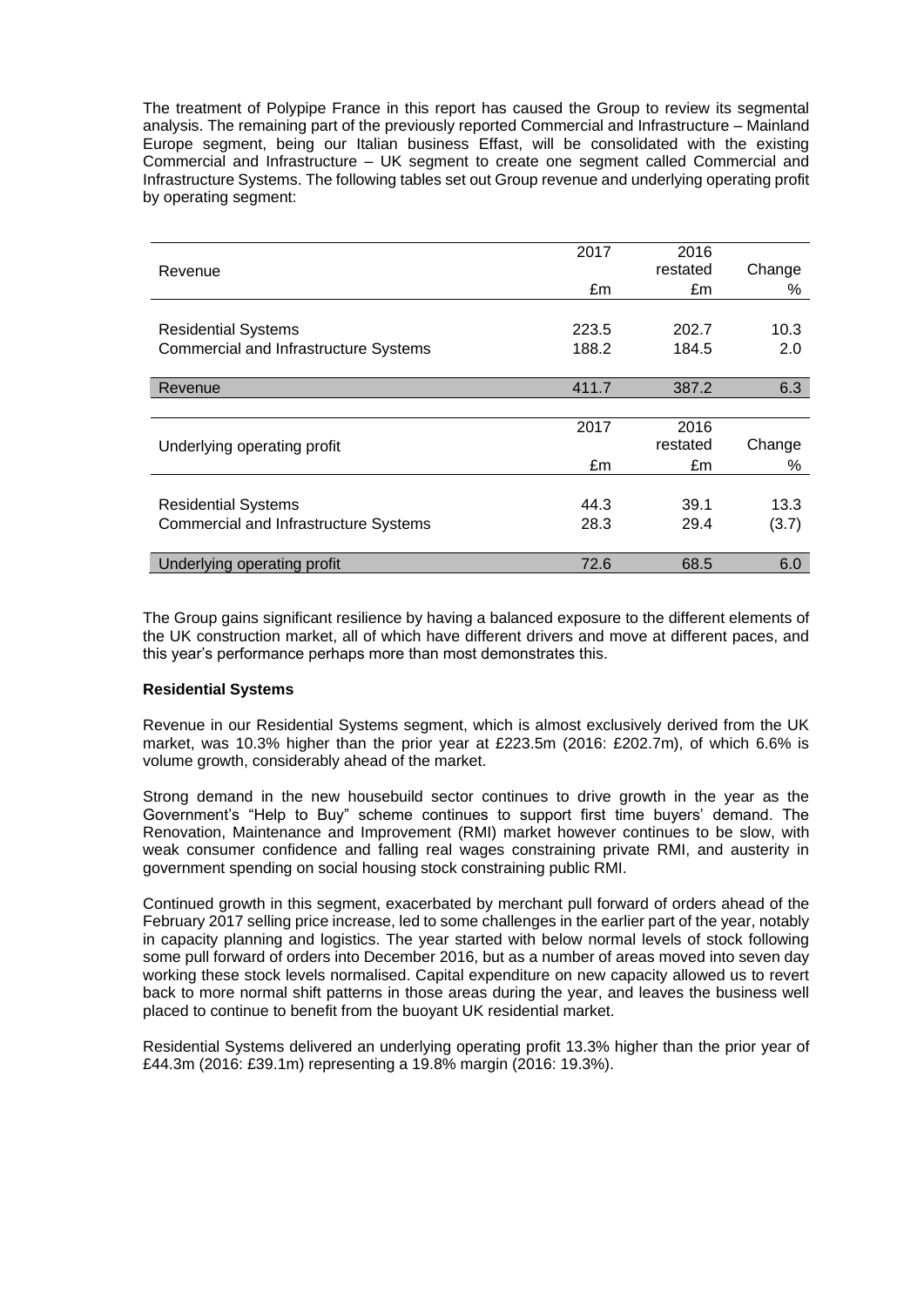### **Commercial and Infrastructure Systems**

Revenue in our Commercial and Infrastructure Systems segment was 2.0% higher than the prior year at £188.2m (2016 restated: £184.5m).

UK revenue, which accounts for 79% of the overall segment revenue, was 4.1% higher than the prior year, against strong comparatives in 2016. In the infrastructure sector, our Civils business has seen strong demand for stormwater collection, storage and attenuation products from the new housebuild sector. However, strong demand in 2016 from the Aberdeen Bypass road project, which finished in early 2017, and delays in the A14 road upgrade and other projects has meant the roads sector has been more challenging. The dip in commercial project awards seen around the time of the EU Referendum in the middle of 2016, together with a twelve to eighteen month lag before delivery to site for our products, led to subdued demand in the commercial sector. Although the project pipeline improved towards the back end of the year, it is clear that projects are being delayed as the continuing political and economic situation in the UK causes uncertainty.

Export revenue, which accounts for approximately 21% of overall segment revenue, was 5.4% lower than the prior year, with the performance in the Middle East driving this. The large Jebel Ali Hills project in 2016 that was supplied initially from of our Horncastle plant, and later in the year from our Dubai manufacturing facility, completed in early 2017. A combination of project customer funding issues, and latterly the Qatar trade embargo, meant new projects did not come through at a pace to compensate. More encouragingly, exports to Europe performed well, and in particular our Italian business, Effast, made good progress.

Commercial and Infrastructure Systems delivered an underlying operating profit of £28.3m (2016 restated: £29.4m) and represents a 15.0% margin (2016 restated: 15.9%). The financial performance of our Dubai manufacturing facility, including the temporary cessation of manufacturing in the second half of the year, is the main driver behind this reduction in operating profit, and as described earlier, decisive actions have been taken to improve future performance in the Middle East.

### **Outlook**

Following the Group's record performance in 2017, the current year has started ahead of the same period last year. Forecasts for 2018 show a broadly flat construction market although the Group has a strong track record of outperforming the market. Whilst the UK RMI market is likely to remain tough throughout the coming year, the strength of the UK new housebuild sector will continue to drive demand for our Residential Systems segment, for which the year has started well. Conditions in the UK commercial and infrastructure sectors remain positive in terms of project pipeline, and demand from key road projects such as the A14 road upgrade should gather pace this year, but there is evidence that project starts continue to be delayed, impacting performance in our Commercial and Infrastructure Systems segment in the early part of the year. The news of Carillion's demise in January may potentially lead to further project delays as main contracts are renegotiated and the impact on sub-contractors works through the market.

Having successfully delivered the necessary actions in 2017 to mitigate polymer and other cost inflation arising from the post EU Referendum weakening of Sterling, we again need to passthrough polymer and other cost inflation seen during 2017 and into early 2018. Whilst doing everything we can to alleviate the need for selling price increases, we are confident that our customers expect us to pass on essential increases, and we expect to see the benefit of these price increases coming through as we move into the second quarter of 2018.

Our continued focus on delivering innovative new products and excellent customer service, together with the strength of our growth drivers of legacy material substitution, continuing legislative tailwinds and our balanced exposure to the different sectors of the construction industry, gives the Board confidence that despite a mixed market outlook, 2018 will be another year of progress for the Group and our expectations for the year remain unchanged.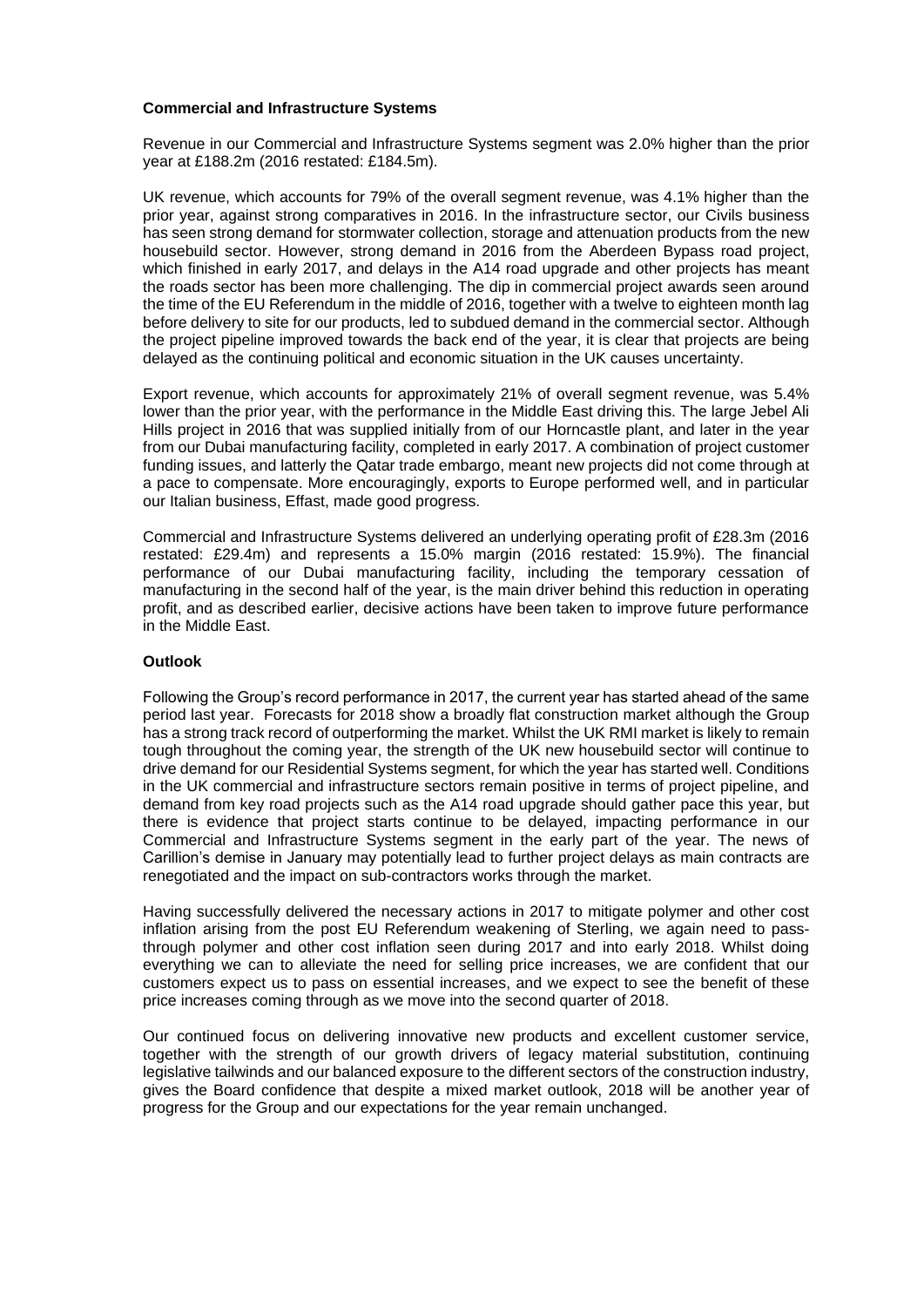### **Financial Review**

| 20 I V |       |           |
|--------|-------|-----------|
| 2017   |       |           |
| £m     | £m    | Change    |
| 411.7  | 387.2 | $+6.3%$   |
| 72.6   | 68.5  | $+6.0%$   |
| 17.6%  | 17.7% | $-10$ bps |
|        |       | restated  |

 $2016$ 

| Revenue by geographic destination | 2017<br>£m | 2016<br>restated<br>£m | Change   |
|-----------------------------------|------------|------------------------|----------|
| UK                                | 365.7      | 338.3                  | $+8.1%$  |
| Rest of Europe                    | 18.9       | 17.0                   | $+11.2%$ |
| <b>Rest of World</b>              | 27.1       | 31.9                   | $-15.0%$ |
| Group                             | 411.7      | 387.2                  | $+6.3%$  |

Group revenue at £411.7m was 6.3% higher than the prior year. With Polypipe France now classified as discontinued there is little foreign currency translation effect on reported revenue, and the structure of the Group on a continuing operations basis is the same in both periods, meaning like-for-like growth was also 6.3%. Within this, revenue derived from the UK market grew 8.1%, with approximately 3.7% driven by price increases and 4.4% by volume growth. This volume growth was materially ahead of the overall UK construction market which the Construction Products Association (CPA) winter forecast suggests has grown by 3.0% in the year.

The Group underlying operating margin remained robust at 17.6% (2016 restated: 17.7%). The dilutive effect of increasing selling prices to recover absolute cost inflation and the financial performance of our Dubai manufacturing facility has been offset by operational leverage and cost reduction initiatives in our core businesses.

### *Non-Underlying Items*

Non-underlying items in both 2017 and 2016 included non-cash amortisation charges in respect of intangible assets recognised with the acquisitions made during 2015. In 2017, they also included restructuring costs of £4.3m, in respect of the closure of our Dubai manufacturing facility (£4.0m, of which £1.7m is non-cash) and relocation of our Domus Ventilation manufacturing facilities to Nuaire (£0.3m). In 2016, they included a non-cash charge of £0.9m in respect of the impairment of a surplus freehold property that is held-for-sale.

Non-underlying items comprised:

|                                                     | 2017  | 2016  |
|-----------------------------------------------------|-------|-------|
|                                                     | £m    | £m    |
| Amortisation of intangible assets                   | 5.5   | 6.8   |
| <b>Restructuring costs</b>                          | 4.3   |       |
| Aborted acquisition costs                           | 0.3   |       |
| Impairment of freehold land and buildings           |       | 0.9   |
| Profit on disposal of property, plant and equipment |       | (0.3) |
| Non-underlying items before taxation                | 10.1  | 7.4   |
| Taxation                                            | (1.2) | (1.6) |
| Non-underlying items after taxation                 | 8.9   | 5.8   |

Taxation on non-underlying items is covered in the note on taxation below.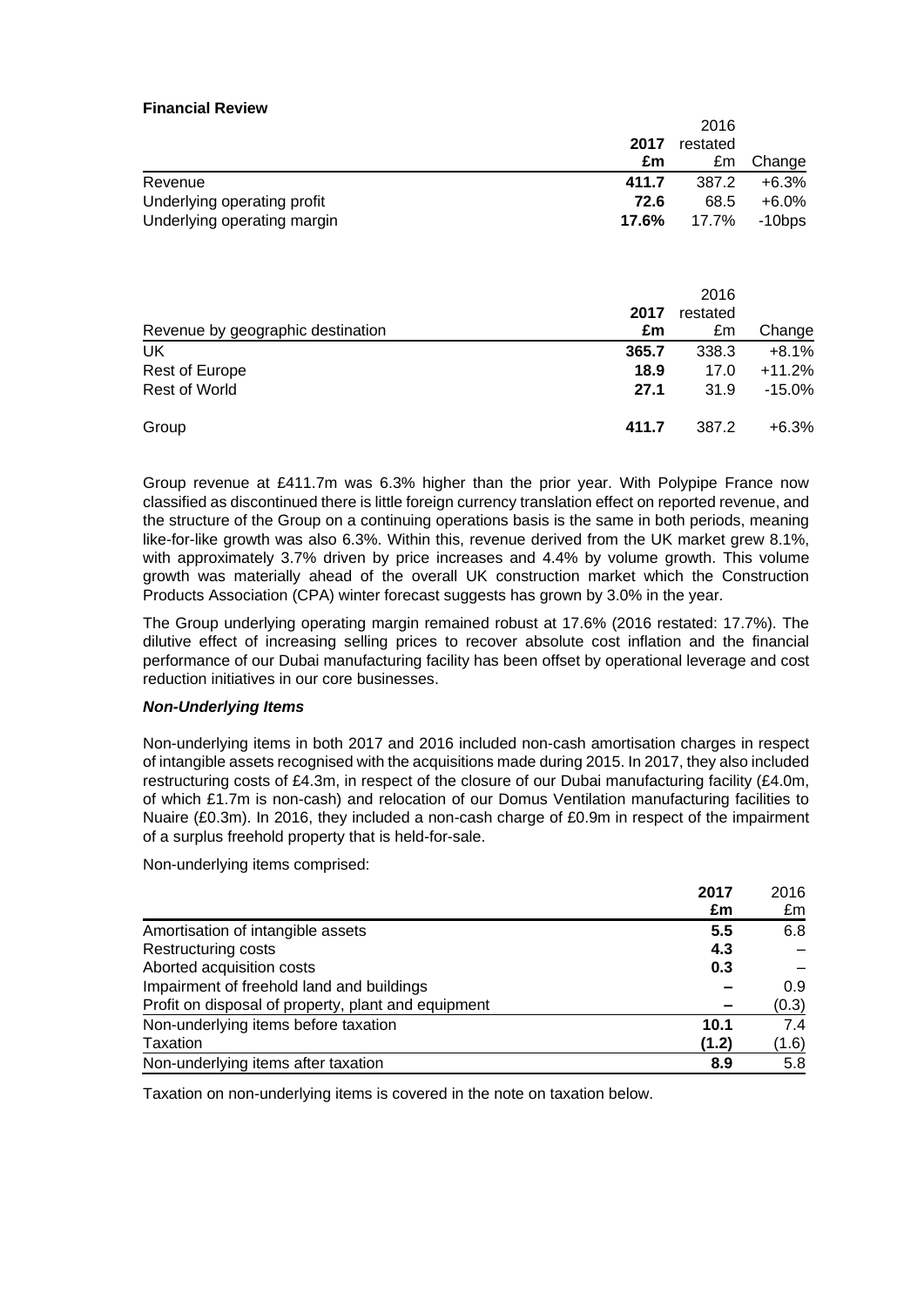### *Discontinued Operations*

On 31 January 2018, the Group announced that it had entered into exclusive negotiations to sell Polypipe France Holding SAS, (Polypipe France), to Ryb S.A., a France-based manufacturer and distributor of plastics in Europe. The cash consideration payable by Ryb S.A. will be €16.5m on a cash-free, debt-free and normalised working capital basis. It was determined that the sale was highly probable at 31 December 2017 and accordingly the net assets of Polypipe France have been classified as held-for-sale in the consolidated balance sheet. In accordance with IFRS 5, Non-current Assets Held-for-Sale and Discontinued Operations, an impairment loss of £12.5m to remeasure the carrying amount of the assets to fair value less costs to sell has been recognised. A loss from discontinued operations of £11.3m (2016 restated: £0.8m profit) is recorded in the income statement, being the impairment loss of £12.5m (2016 restated: £nil), net of the post-tax results of Polypipe France for the period of £1.2m profit (2016 restated: £0.8m profit).

### *Exchange Rates*

The Group is exposed to movements in exchange rates when translating the results of its Mainland Europe operations from Euros to Sterling. Following the EU Referendum in June 2016, Sterling depreciated further against the Euro during 2017 with the average exchange rate used for translation purposes moving from £1:€1.23 in 2016 to £1:€1.15 in 2017. With Polypipe France now classified as discontinued, the impact of this exchange rate movement is now negligible on both reported revenue and underlying operating profit.

The Group trades predominantly in Sterling but has some revenues and costs in other currencies, mainly the US dollar and the Euro, and takes appropriate forward cover on these flows using forward currency derivative contracts.

Forward foreign currency derivatives are classified as held for trading. There was no unrealised gain or loss on these derivative contracts at 31 December 2017 (2016: £1.5m loss included in financial liabilities). The unrealised gains or losses are treated as underlying and recorded in cost of sales in the income statement.

### *Finance Costs*

Finance costs of £6.9m (2016: £7.6m) were lower than the prior year driven by lower average net debt in the year, and the lower interest rate margin payable on our borrowings as leverage reduces. This reflects the continued cash generative nature of our business. Interest is payable on the revolving credit facility (RCF) at LIBOR plus an interest rate margin ranging from 1.25% to 2.75%. The interest rate margin at 31 December 2017 was 1.75% (2016: 2.00%).

In order to reduce exposure to future increases in interest rates the Group has entered into interest rate swaps at fixed rates ranging between 1.735% and 2.21% (excluding margin) with notional amounts hedged ranging from £60.0m to £91.7m over the period of the interest rate swaps.

The unrealised mark to market adjustment on these forward interest rate swaps at 31 December 2017 was £2.5m negative (2016: £4.2m negative). The movement in the mark to market adjustment during the year of £1.7m is included in the Group Statement of Comprehensive Income.

### *Taxation*

### *Underlying taxation:*

The underlying tax charge in 2017 was £11.8m representing an effective tax rate of 18.0% (2016 restated: 19.2%). This is below the blended UK standard tax rate of income tax of 19.25% (2016: 20.00%) due primarily to the benefit of patent box relief.

### *Taxation on non-underlying items:*

The non-underlying taxation credit of £1.2m in 2017 represents an effective rate of 11.9%, primarily due to a substantial proportion of restructuring costs being incurred in the Jebel Ali tax free zone in the Middle East.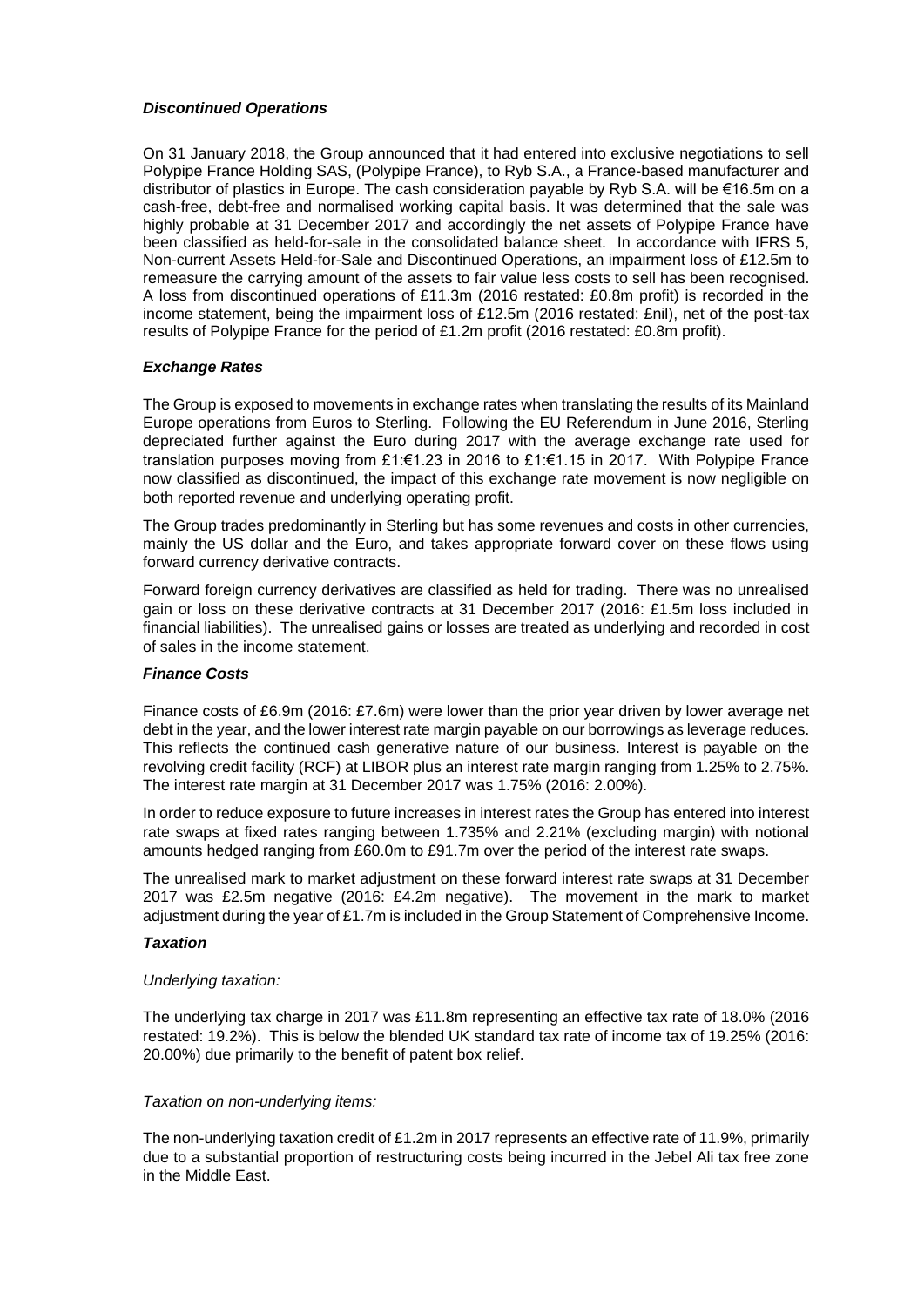### *Earnings Per Share From Continuing Operations*

|                    | 2017 | 2016 |
|--------------------|------|------|
| Pence per share:   |      |      |
| <b>Basic</b>       | 22.7 | 21.8 |
| Underlying basic   | 27.2 | 24.7 |
| <b>Diluted</b>     | 22.5 | 21.7 |
| Underlying diluted | 26.9 | 24.6 |

The Directors consider that the underlying earnings per share (EPS) measure provides a better and more consistent indication of the Group's underlying financial performance and more meaningful comparison with prior and future periods to assess trends in our financial performance.

Underlying basic EPS improved by 9.9% in 2017 due to the improved underlying operating result, lower interest costs and lower underlying tax rate as explained above.

### *Dividend*

The final dividend of 7.5 pence per share is being recommended for payment on 25 May 2018 to shareholders on the register at the close of business on 20 April 2018. The ex-dividend date will be 19 April 2018.

Our dividend policy is to pay a minimum of 40% of the Group's annual underlying profit after tax. The Directors intend that the Group will pay the total annual dividend in two tranches, an interim dividend and a final dividend, to be announced at the time of announcement of the interim and preliminary results respectively with the interim dividend being approximately one half of the prior year's final dividend. The Group may revise its dividend policy from time to time.

### *Balance Sheet*

The Group's balance sheet is summarised below:

|                                                                   | 2017    | 2016          |
|-------------------------------------------------------------------|---------|---------------|
|                                                                   | £m      | £m            |
| Property, plant and equipment                                     | 98.6    | 101.0         |
| Goodwill                                                          | 319.7   | 329.3         |
| Other intangible assets                                           | 36.8    | 42.3          |
| Net assets classified as held-for-sale                            | 13.1    | 0.7           |
| Net working capital                                               | 0.4     | $0.5^{\circ}$ |
| Taxation                                                          | (12.6)  | (14.3)        |
| Other current and non-current assets and liabilities              | (5.6)   | (7.8)         |
| Net debt (loans and borrowings, net of cash and cash equivalents) | (148.4) | (164.3)       |
| Net assets                                                        | 302.0   | 287.4         |

Property, plant and equipment reduced by £2.4m, and excluding the transfer to assets classified as held-for-sale of £9.2m in respect of Polypipe France, increased by £6.8m predominantly due to capital expenditure exceeding depreciation by a similar amount, which included the £3.0m of expenditure deferred from 2016 as discussed in last year's Annual Report and Accounts. Other intangible assets decreased by £5.5m, compared to a decrease of £6.8m in 2016, reflecting that some of the assets in respect of the 2015 acquisitions are now fully amortised. Net working capital reduced by £0.1m but excluding the transfer to assets classified as held-for-sale of £7.2m, increased by £7.1m, driven by higher material costs of inventories and normalisation of stock levels. Net debt is discussed below.

### *Pensions*

The Group does not have any defined benefit pension schemes and only has defined contribution pension arrangements in place. Pension costs for the year amounted to £2.7m (2016: £2.5m).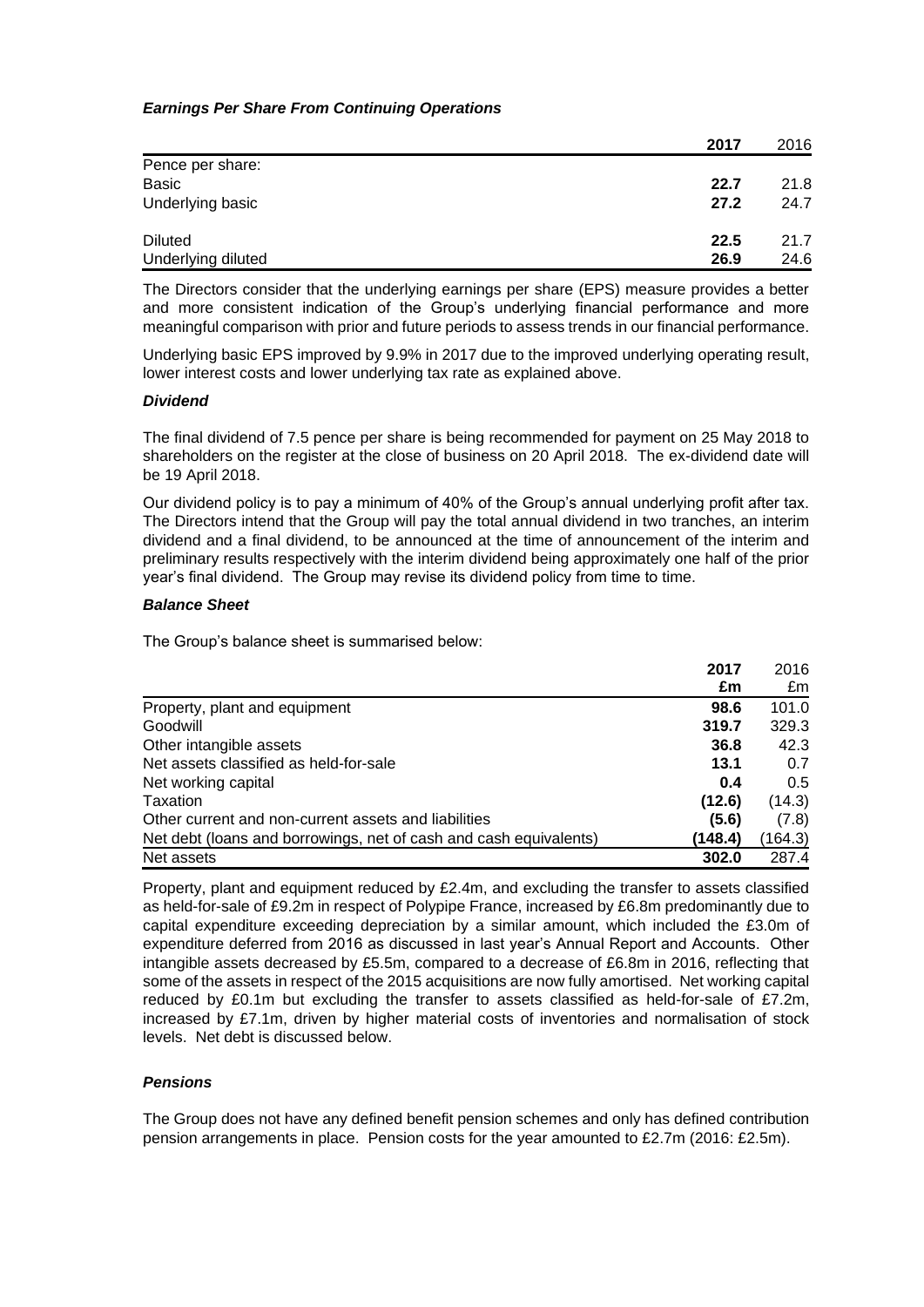### *Cash Flow and Net Debt*

The Group's cash flow statement is summarised below:

|                                                                         | 2017   | 2016   |
|-------------------------------------------------------------------------|--------|--------|
|                                                                         | £m     | £m     |
| Operating cash flows before movement in net working capital             | 90.4   | 86.7   |
| Add back non-underlying cash items                                      | 0.5    |        |
| Underlying operating cash flows before movement in net working capital  | 90.9   | 86.7   |
| Movement in net working capital                                         | (10.0) | (0.2)  |
| Underlying cash generated from operations                               | 80.9   | 86.5   |
| Capital expenditure net of disposals                                    | (23.2) | (18.7) |
| Underlying cash generated from operations after net capital expenditure | 57.7   | 67.8   |
| Income tax paid                                                         | (12.6) | (10.1) |
| Interest paid                                                           | (6.6)  | (7.3)  |
| Non-underlying cash items                                               | (0.5)  |        |
| Dividends paid                                                          | (21.0) | (17.1) |
| Purchase of own shares net of option exercise proceeds                  | (0.7)  | (2.9)  |
| Other                                                                   | (0.4)  | (0.4)  |
| Movement in net debt                                                    | 15.9   | 30.0   |

Underlying cash generated from operations after net capital expenditure at £57.7m (2016: £67.8m) represents a conversion rate of 78% (2016: 97%). The lower conversion rate compared to prior year is due to a higher working capital outflow and higher capital expenditure than the prior year. The higher working capital outflow is largely due to increases in stock, partly driven by higher material costs, and also finished goods stock build. This was necessary to replenish stock back to normal levels in the earlier part of the year following pre-price increase buying in December 2016, and further stock build in the latter part of the year in anticipation of further pre-price increase buying ahead of the February 2018 price increase.

As discussed in last year's Annual Report and Accounts, in a measured response to the uncertainty created by the EU Referendum in June 2016, we took the decision to delay certain capacity expansion capital expenditure projects, whilst continuing to spend on development growth projects and essential replacement. The performance of the Group since the EU Referendum and the more positive economic outlook compared to the period immediately afterwards gave us the confidence to resume those delayed projects, and therefore net capital expenditure in 2017 at £23.2m was £4.5m higher than the prior year.

In 2016, one million shares were purchased at a cost of £2.9m and held for the purpose of satisfying future employee share option schemes. In 2017, a further 748,000 shares were purchased at a cost of £0.7m net of the proceeds from the maturing Sharesave Plan.

Net debt of £148.4m comprised:

|                                                             | 2017    | 2016    | Change |
|-------------------------------------------------------------|---------|---------|--------|
|                                                             | £m      | £m      | £m     |
| Bank loans                                                  | (185.0) | (192.0) | 7.0    |
| Cash and cash equivalents                                   | 35.7    | 26.5    | 9.2    |
| Net debt (excluding unamortised debt issue costs)           | (149.3) | (165.5) | 16.2   |
| Unamortised debt issue costs                                | 0.9     | 1.2     | (0.3)  |
| Net debt                                                    | (148.4) | (164.3) | 15.9   |
| Net debt (excluding unamortised debt issue<br>costs):EBITDA | 1.6     | 1.9     |        |

At 31 December 2017, liquidity headroom (cash and undrawn committed banking facilities) was substantial and improved to £140.7m (2016: £134.5m) despite the £10.0m contractual reduction in the facility during the year. Continued focus on deleveraging following the Nuaire acquisition in August 2015 has seen our net debt to EBITDA ratio reduce substantially to 1.6 times EBITDA at 31 December 2017 (2016: 1.9 times), demonstrating the continued cash generative nature of our business. This headroom, together with the disposal proceeds from Polypipe France when received, enables us to develop our acquisition pipeline and continue to seek out compelling opportunities to accelerate growth in our strategic development areas.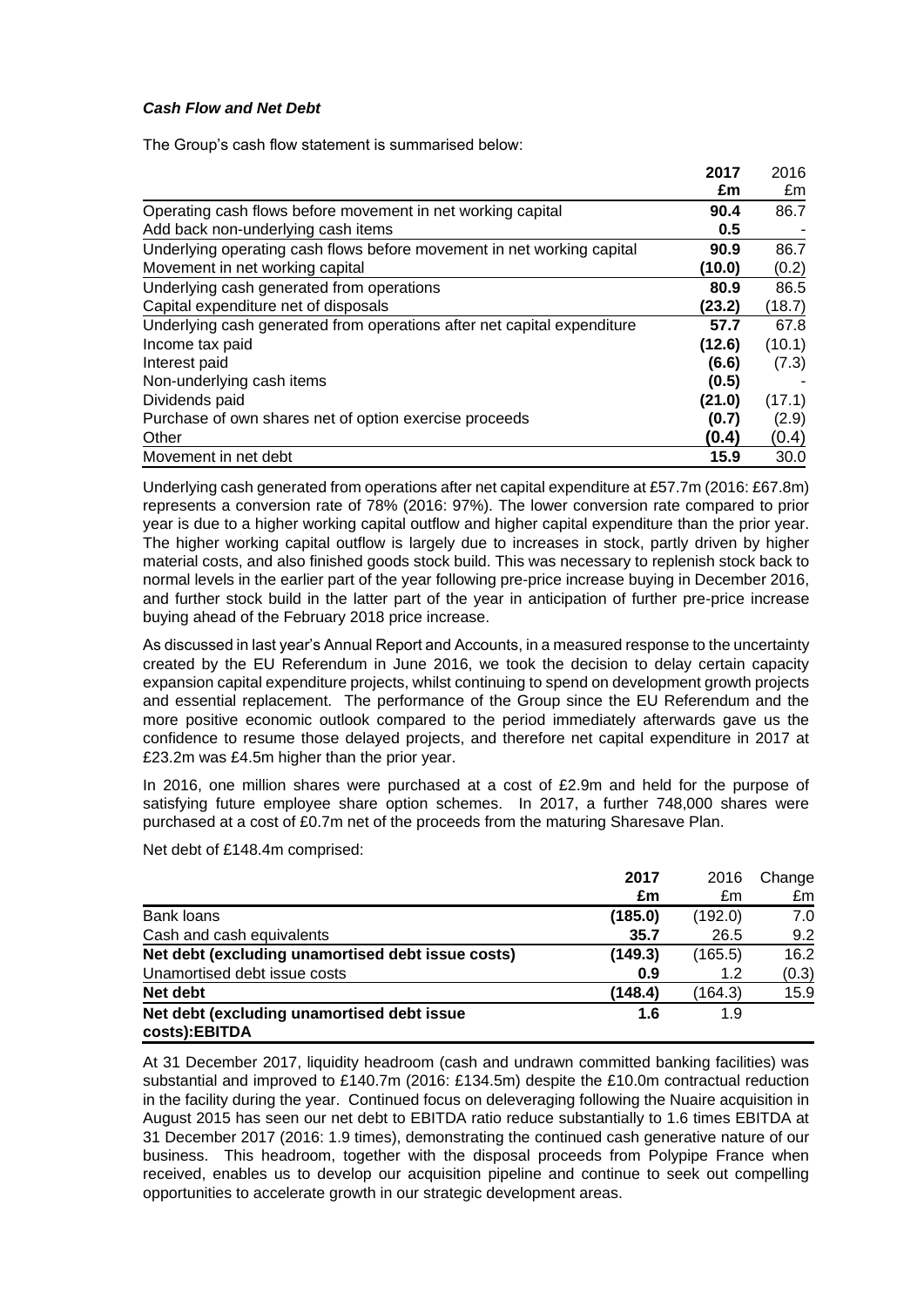### *Financing*

The Group has an RCF committed through to August 2020 with a facility limit at 31 December 2017 of £290m, reducing by £10m per annum at 31 December 2018 and 2019. At 31 December 2017, £185.0m of the RCF was drawn down. The Group is subject to two financial covenants. At 31 December 2017 there was significant headroom:

|                 |             | Position at |
|-----------------|-------------|-------------|
|                 | Covenant    | 31 December |
| Covenant:       | requirement | 2017        |
| Interest cover* | >4.0:1      | 11.5:1      |
| Leverage**      | $<$ 3.0:1   | 1.6:1       |

\* Underlying operating profit: Finance costs excluding debt issue cost amortisation

\*\* Net debt: EBITDA

### *Principal Risks and Uncertainties*

The principal risks and uncertainties which could impact the Group are those detailed in the Group's Annual Report and Accounts. These cover the Strategic, Financial and Operational risks and have not changed significantly during the year.

### *Forward-Looking Statements*

This report contains various forward-looking statements that reflect management's current views with respect to future events and financial and operational performance. These forward-looking statements involve known and unknown risks, uncertainties, assumptions, estimates and other factors, which may be beyond the Group's control and which may cause actual results or performance to differ materially from those expressed or implied from such forward-looking statements. All statements (including forward-looking statements) contained herein are made and reflect knowledge and information available as of the date of preparation of this report and the Group disclaims any obligation to update any forward-looking statements, whether as a result of new information, future events or results or otherwise. There can be no assurance that forwardlooking statements will prove to be accurate, as actual results and future events could differ materially from those anticipated in such statements. Accordingly, readers should not place undue reliance on forward-looking statements due to the inherent uncertainty therein. Nothing in this report should be construed as a profit forecast.

### *Directors' Responsibilities*

Each of the Directors confirms that, to the best of their knowledge, the consolidated financial statements, prepared in accordance with IFRS as adopted by European Union standards, give a true and fair view of the assets, liabilities, financial position and profit or loss of the Group and the undertakings included in the consolidation taken as a whole; and the Group Results, Chief Executive Officer's Review and Financial Review includes a fair review of the development and performance of the business and the position of the Group and the undertakings included in the consolidation taken as a whole, together with a description of the principal risks and uncertainties that they face.

### *Annual General Meeting*

The Annual General Meeting will be held at the Holiday Inn, High Road, Doncaster, DN4 9UX at 10.30am on 23 May 2018.

By order of the Board.

Chief Executive Officer 20 March 2018 20 March 2018

**Martin Payne Paul James**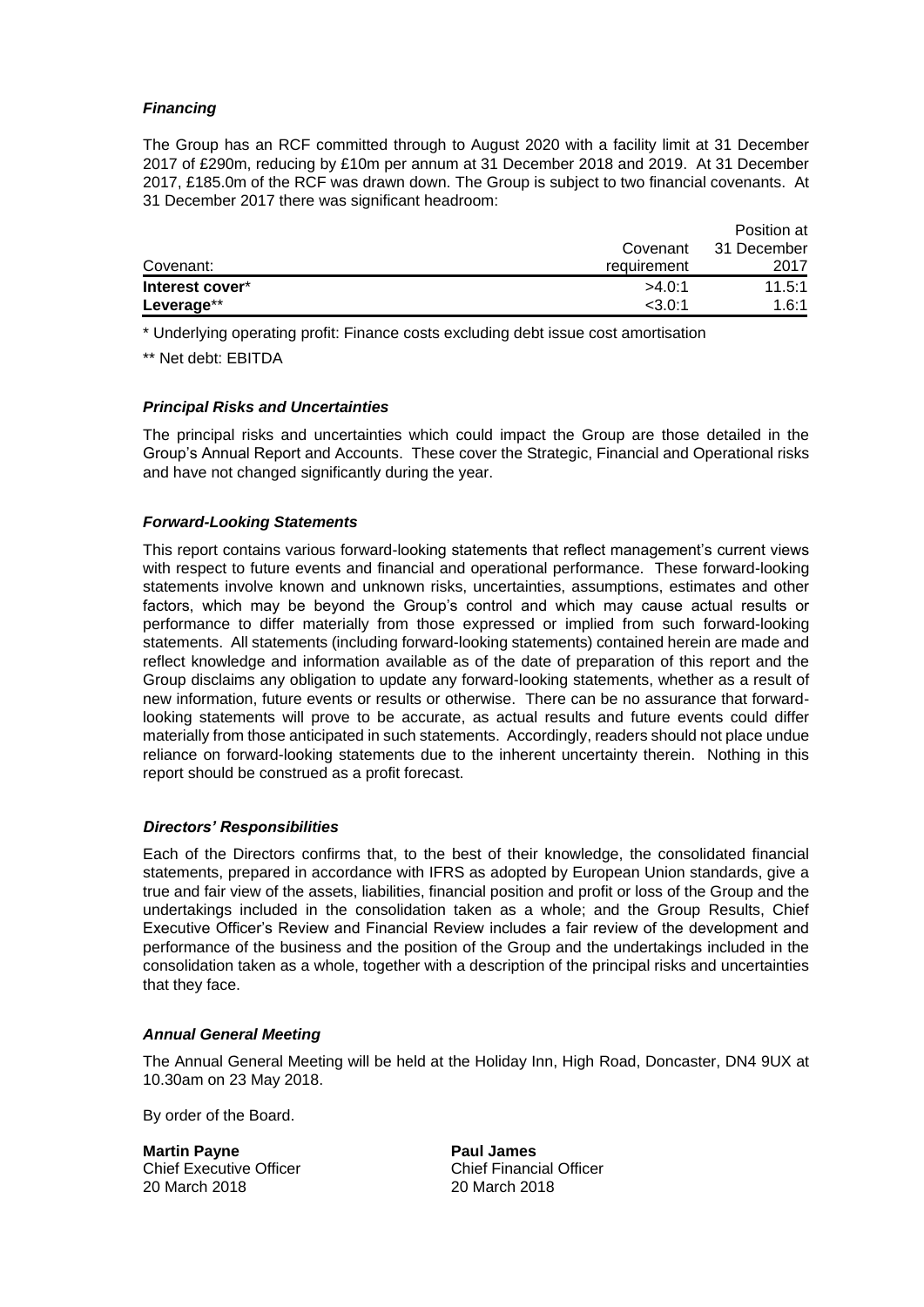# **GROUP INCOME STATEMENT**

**for the year ended 31 December 2017**

|                                                                 |                                    | 2017   |               |                  | 2016*                    |             |
|-----------------------------------------------------------------|------------------------------------|--------|---------------|------------------|--------------------------|-------------|
|                                                                 |                                    | Non-   |               |                  | Non-                     |             |
| <b>Notes</b>                                                    | <b>Underlying Underlying</b><br>£m | £m     | Total<br>£m   | Underlying<br>£m | Underlying<br>£m         | Total<br>£m |
| <b>Continuing operations</b>                                    |                                    |        |               |                  |                          |             |
| <b>Revenue</b><br>2                                             | 411.7                              |        | 411.7         | 387.2            |                          | 387.2       |
| Cost of sales<br>4                                              | (236.0)                            | (2.8)  | (238.8)       | (219.1)          |                          | (219.1)     |
| <b>Gross profit</b>                                             | 175.7                              | (2.8)  | 172.9         | 168.1            |                          | 168.1       |
| Selling and distribution costs                                  | (68.7)                             |        | (68.7)        | (64.4)           | $\overline{\phantom{0}}$ | (64.4)      |
| Administration expenses<br>4                                    | (34.4)                             | (1.8)  | (36.2)        | (35.2)           |                          | (35.2)      |
| <b>Trading profit</b>                                           | 72.6                               | (4.6)  | 68.0          | 68.5             |                          | 68.5        |
| Profit on disposal of property, plant                           |                                    |        |               |                  |                          |             |
| and equipment<br>4                                              |                                    |        |               |                  | 0.3                      | 0.3         |
| Impairment of freehold land and                                 |                                    |        |               |                  |                          |             |
| buildings<br>4                                                  |                                    |        |               |                  | (0.9)                    | (0.9)       |
| Amortisation of intangible assets<br>4                          |                                    | (5.5)  | (5.5)         |                  | (6.8)                    | (6.8)       |
| 2, 3<br><b>Operating profit</b>                                 | 72.6                               | (10.1) | 62.5          | 68.5             | (7.4)                    | 61.1        |
| 5<br>Finance costs                                              | (6.9)                              |        | (6.9)         | (7.6)            | $\overline{\phantom{0}}$ | (7.6)       |
| $\overline{2}$<br><b>Profit before tax</b>                      | 65.7                               | (10.1) | 55.6          | 60.9             | (7.4)                    | 53.5        |
| 6<br>Income tax                                                 | (11.8)                             | 1.2    | (10.6)        | (11.7)           | 1.6                      | (10.1)      |
| <b>Profit from continuing operations</b>                        | 53.9                               | (8.9)  | 45.0          | 49.2             | (5.8)                    | 43.4        |
| Profit/(loss) from discontinued                                 |                                    |        |               |                  |                          |             |
| 4<br>operations                                                 |                                    | (11.3) | (11.3)        |                  | 0.8                      | 0.8         |
| Profit for the year attributable to                             |                                    |        |               |                  |                          |             |
| the owners of the parent company                                | 53.9                               | (20.2) | 33.7          | 49.2             | (5.0)                    | 44.2        |
|                                                                 |                                    |        |               |                  |                          |             |
| Basic earnings per share (pence)<br>7                           |                                    |        | 22.7          |                  |                          | 21.8        |
| From continuing operations<br>From discontinued operations<br>7 |                                    |        |               |                  |                          | 0.4         |
| $\overline{7}$                                                  |                                    |        | (5.7)<br>17.0 |                  |                          | 22.2        |
|                                                                 |                                    |        |               |                  |                          |             |
| Diluted earnings per share (pence)                              |                                    |        |               |                  |                          |             |
| From continuing operations<br>7                                 |                                    |        | 22.5          |                  |                          | 21.7        |
| From discontinued operations<br>7                               |                                    |        | (5.7)         |                  |                          | 0.4         |
| $\overline{7}$                                                  |                                    |        | 16.8          |                  |                          | 22.1        |
| Dividend per share (pence) - interim<br>8                       |                                    |        | 3.6           |                  |                          | 3.1         |
| Dividend per share (pence) - final<br>8                         |                                    |        | 7.5           |                  |                          | 7.0         |
| Total                                                           |                                    |        | 11.1          |                  |                          | 10.1        |

\* The prior year comparatives have been restated where required to reflect adjustments in respect of discontinued operations.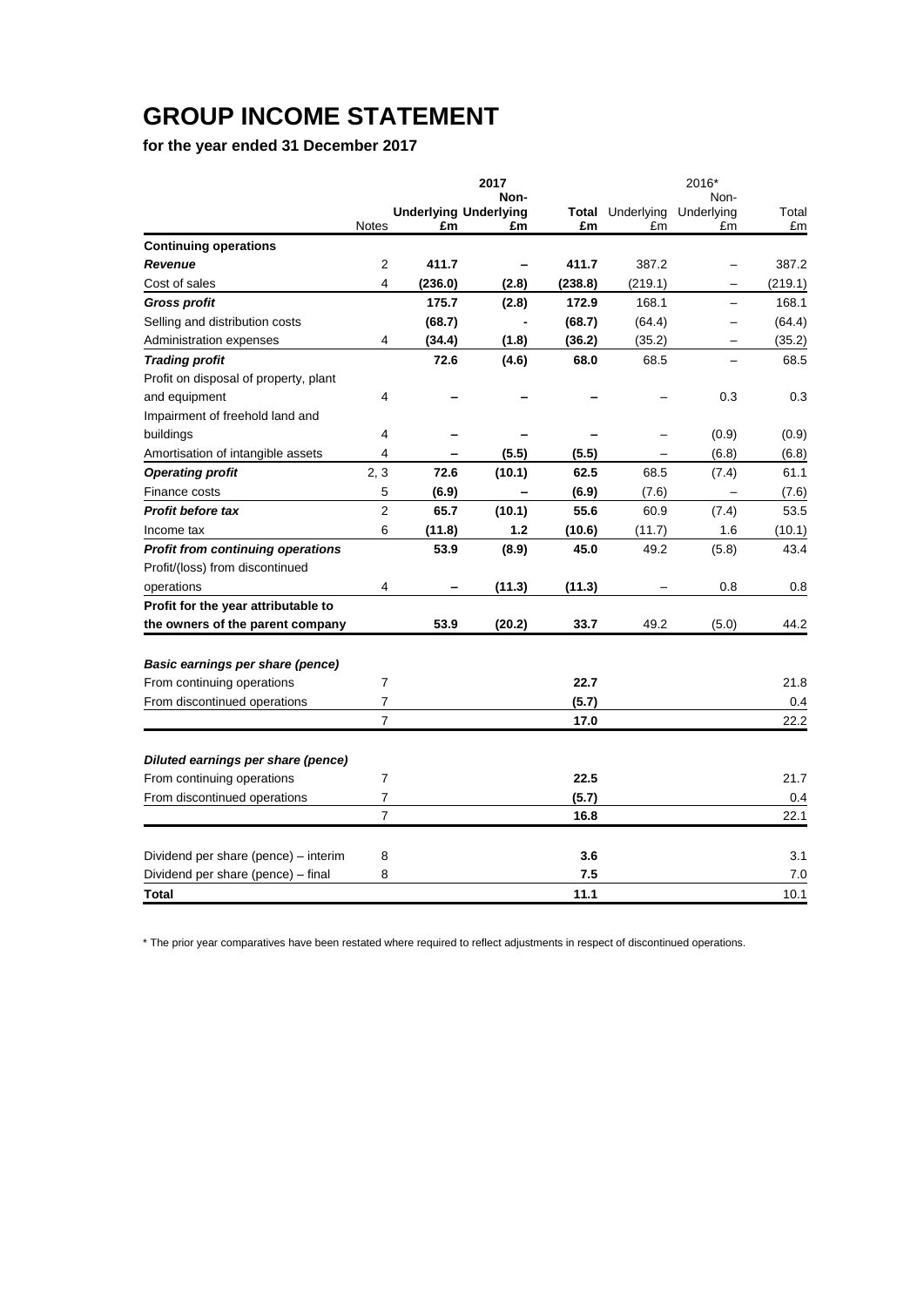## **GROUP STATEMENT OF COMPREHENSIVE INCOME**

**for the year ended 31 December 2017**

|                                                                                  | 2017   | 2016  |
|----------------------------------------------------------------------------------|--------|-------|
|                                                                                  | £m     | £m    |
| Profit for the year attributable to the owners of the parent company             | 33.7   | 44.2  |
| Other comprehensive income:                                                      |        |       |
| Items which will be reclassified subsequently to the income statement:           |        |       |
| Exchange differences on translation of foreign operations                        | 0.3    | 2.9   |
| Effective portion of changes in fair value of interest rate swaps                | 1.7    | (2.1) |
| Tax relating to items that will be reclassified to the income statement          | (0.3)  | 0.3   |
| Other comprehensive income for the year net of tax                               | 1.7    | 1.1   |
| Total comprehensive income for the year attributable to the owners of the parent |        |       |
| company                                                                          | 35.4   | 45.3  |
| Attributable to the owners of the parent company from:                           |        |       |
| Continuing operations                                                            | 46.7   | 43.1  |
| Discontinued operations                                                          | (11.3) | 2.2   |
|                                                                                  | 35.4   | 45.3  |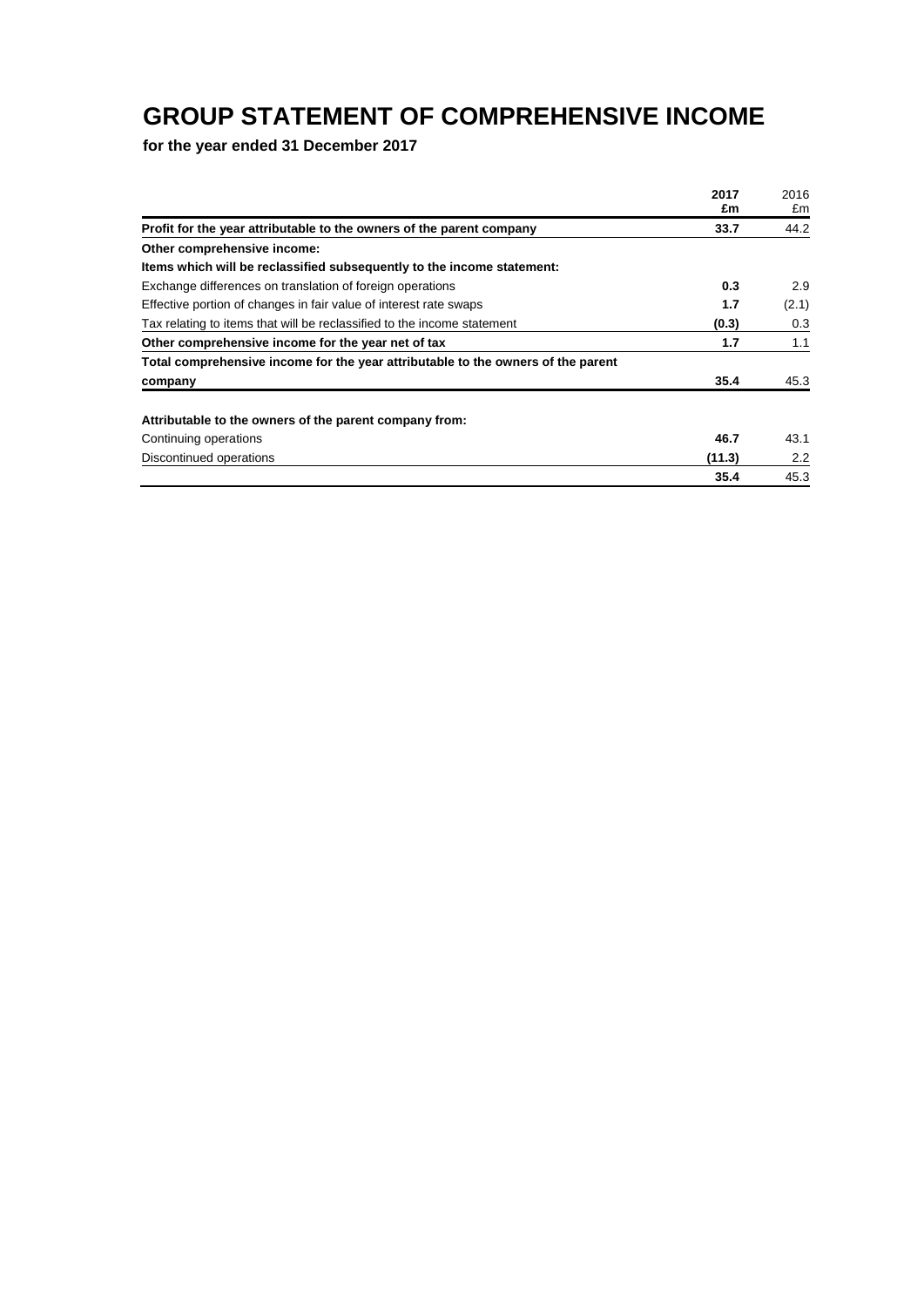# **GROUP BALANCE SHEET**

**at 31 December 2017**

|                                                                |              | 31<br><b>December</b> | 31               |
|----------------------------------------------------------------|--------------|-----------------------|------------------|
|                                                                |              | 2017                  | December<br>2016 |
|                                                                | <b>Notes</b> | £m                    | £m               |
| <b>Non-current assets</b>                                      |              |                       |                  |
| Property, plant and equipment                                  | 9            | 98.6                  | 101.0            |
| Intangible assets                                              | 10           | 356.5                 | 371.6            |
| <b>Total non-current assets</b>                                |              | 455.1                 | 472.6            |
| <b>Current assets</b>                                          |              |                       |                  |
| Assets classified as held-for-sale                             | 11           | 24.0                  | 0.7              |
| Inventories                                                    |              | 53.5                  | 52.2             |
| Trade and other receivables                                    |              | 34.5                  | 40.1             |
| Cash and cash equivalents                                      |              | 35.7                  | 26.5             |
| <b>Total current assets</b>                                    |              | 147.7                 | 119.5            |
| <b>Total assets</b>                                            |              | 602.8                 | 592.1            |
| <b>Current liabilities</b>                                     |              |                       |                  |
| Liabilities associated with assets classified as held-for-sale | 11           | (10.9)                |                  |
| Trade and other payables                                       | 12           | (87.6)                | (91.8)           |
| Provisions                                                     |              | (2.2)                 |                  |
| Derivative financial instruments                               | 12           | (2.5)                 | (5.7)            |
| Income tax payable                                             |              | (5.6)                 | (7.0)            |
| <b>Total current liabilities</b>                               |              | (108.8)               | (104.5)          |
| <b>Non-current liabilities</b>                                 |              |                       |                  |
| Loans and borrowings                                           | 12           | (184.1)               | (190.8)          |
| Other liabilities                                              | 12           | (0.9)                 | (2.1)            |
| Deferred income tax liabilities                                |              | (7.0)                 | (7.3)            |
| <b>Total non-current liabilities</b>                           |              | (192.0)               | (200.2)          |
| <b>Total liabilities</b>                                       |              | (300.8)               | (304.7)          |
| <b>Net assets</b>                                              |              | 302.0                 | 287.4            |
| <b>Capital and reserves</b>                                    |              |                       |                  |
| Equity share capital                                           |              | 0.2                   | 0.2              |
| Capital redemption reserve                                     |              | 1.1                   | 1.1              |
| Own shares                                                     |              | (4.3)                 | (4.6)            |
| Hedging reserve                                                |              | (2.1)                 | (3.5)            |
| Foreign currency retranslation reserve                         |              | 0.7                   | 0.4              |
| Retained earnings                                              |              | 306.4                 | 293.8            |
| <b>Total equity</b>                                            |              | 302.0                 | 287.4            |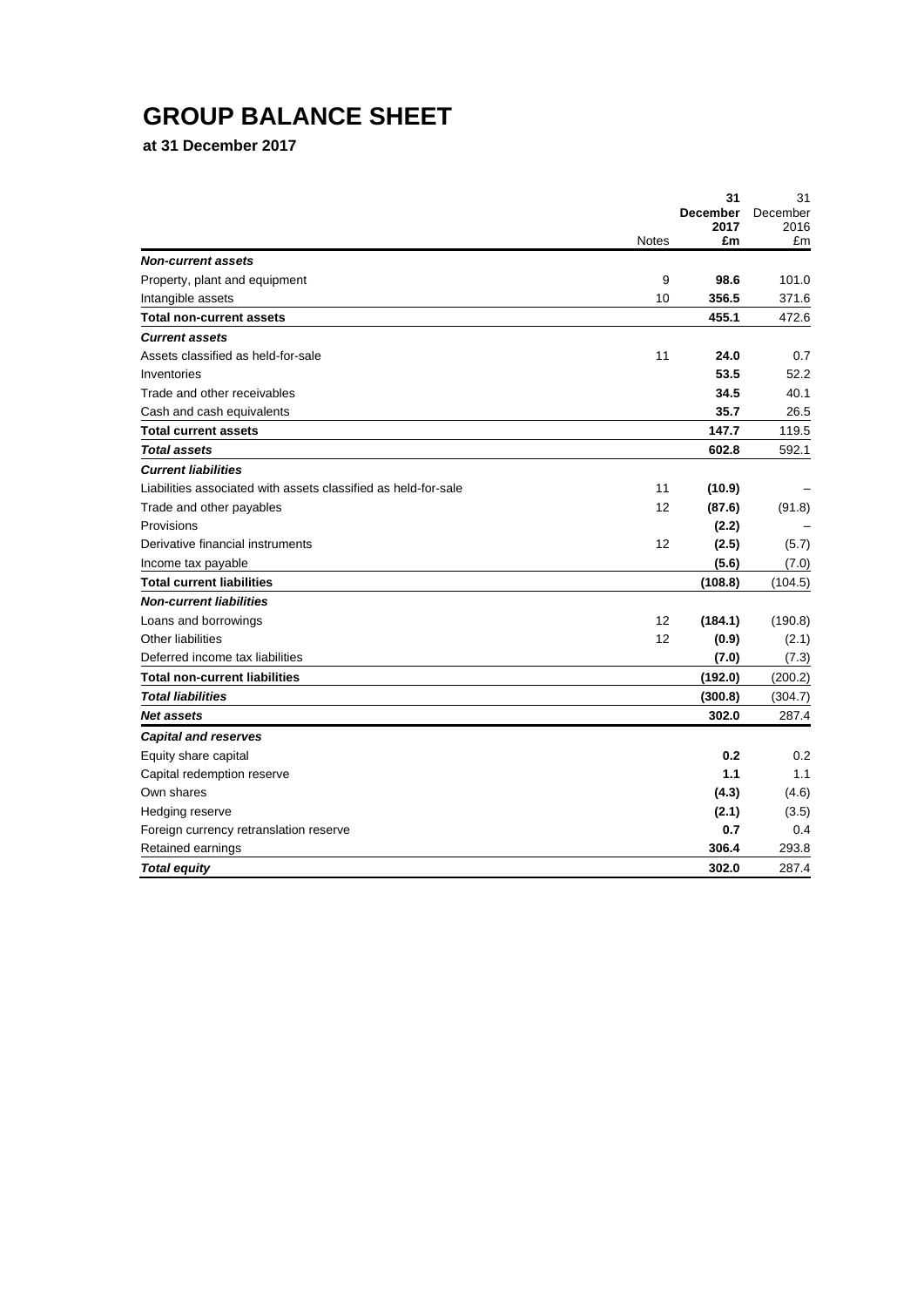## **GROUP STATEMENT OF CHANGES IN EQUITY**

**for the year ended 31 December 2017**

|                                   |                         |         |        |         | Foreign                           |          |        |
|-----------------------------------|-------------------------|---------|--------|---------|-----------------------------------|----------|--------|
|                                   | Equity share redemption | Capital | Own    |         | currency<br>Hedging retranslation | Retained | Total  |
|                                   | capital                 | reserve | shares | reserve | reserve                           | earnings | equity |
|                                   | £m                      | £m      | £m     | £m      | £m                                | £m       | £m     |
| At 31 December 2015               | 0.2                     | 1.1     | (1.7)  | (1.7)   | (2.5)                             | 265.6    | 261.0  |
| Profit for the year               |                         |         |        |         |                                   | 44.2     | 44.2   |
| Other comprehensive income        |                         |         |        | (1.8)   | 2.9                               |          | 1.1    |
| <b>Total comprehensive income</b> |                         |         |        | (1.8)   | 2.9                               | 44.2     | 45.3   |
| for the year                      |                         |         |        |         |                                   |          |        |
| Dividends paid                    |                         |         |        |         |                                   | (17.1)   | (17.1) |
| Purchase of own shares            |                         |         | (2.9)  |         |                                   |          | (2.9)  |
| Share-based payments charge       |                         |         |        |         |                                   | 1.3      | 1.3    |
| Share-based payments settled      |                         |         |        |         |                                   | (0.3)    | (0.3)  |
| Share-based payments excess       |                         |         |        |         |                                   | 0.1      | 0.1    |
| tax benefit                       |                         |         |        |         |                                   |          |        |
| At 31 December 2016               | 0.2                     | 1.1     | (4.6)  | (3.5)   | 0.4                               | 293.8    | 287.4  |
| Profit for the year               |                         |         |        |         | $\overline{\phantom{0}}$          | 33.7     | 33.7   |
| Other comprehensive income        |                         |         |        | 1.4     | 0.3                               |          | 1.7    |
| Total comprehensive income        |                         |         |        | 1.4     | 0.3                               | 33.7     | 35.4   |
| for the year                      |                         |         |        |         |                                   |          |        |
| Dividends paid                    |                         |         |        |         |                                   | (21.0)   | (21.0) |
| Purchase of own shares            |                         |         | (3.2)  |         |                                   |          | (3.2)  |
| Share-based payments charge       |                         |         |        |         |                                   | 1.2      | 1.2    |
| Share-based payments settled      |                         |         | 3.5    |         |                                   | (1.4)    | 2.1    |
| Share-based payments excess       |                         |         |        |         |                                   | 0.1      | 0.1    |
| tax benefit                       |                         |         |        |         |                                   |          |        |
| At 31 December 2017               | 0.2                     | 1.1     | (4.3)  | (2.1)   | 0.7                               | 306.4    | 302.0  |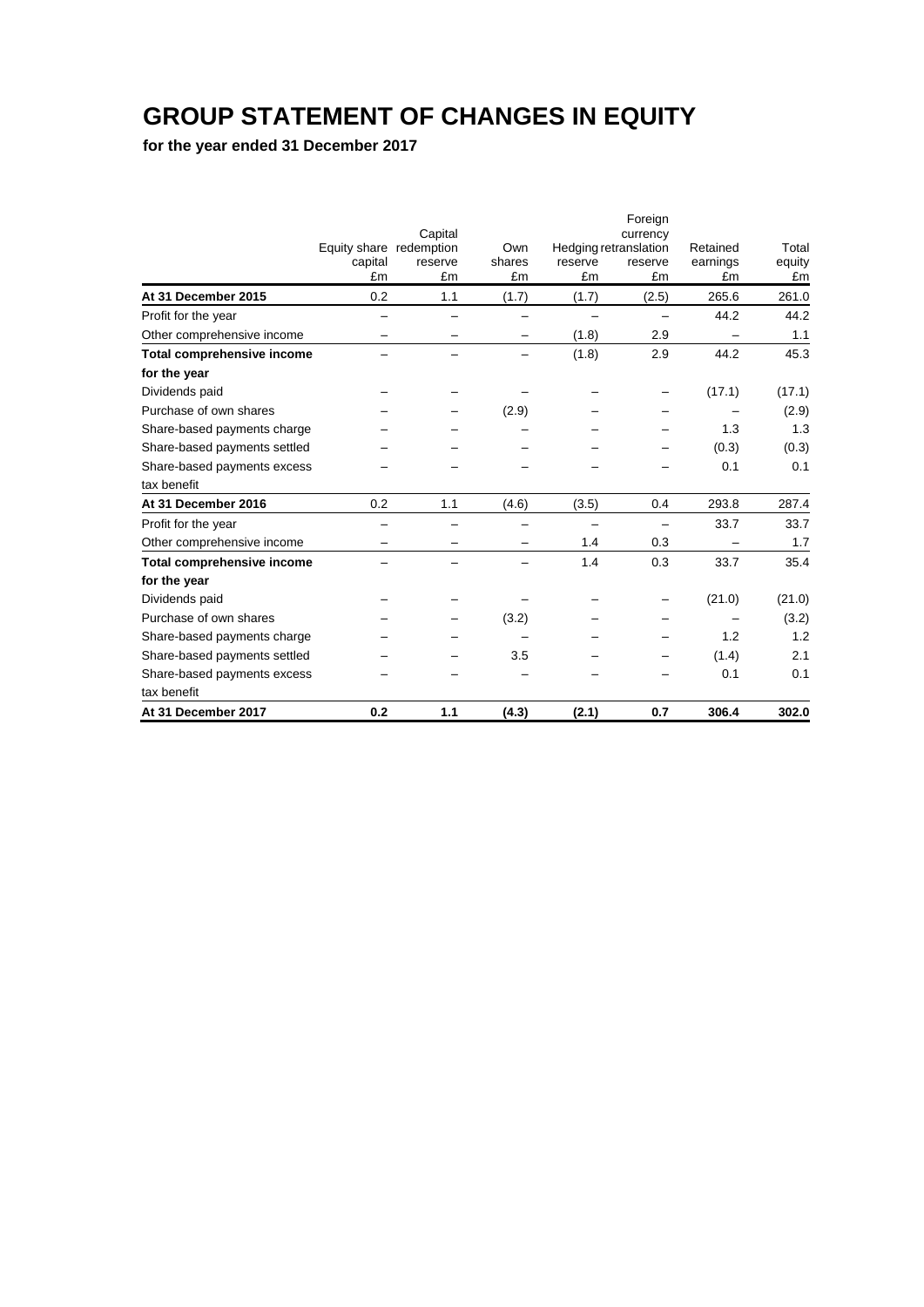## **GROUP CASH FLOW STATEMENT**

**for the year ended 31 December 2017**

|                                 |                                                           | <b>Notes</b> | 2017<br>£m | 2016*<br>£m |
|---------------------------------|-----------------------------------------------------------|--------------|------------|-------------|
| <b>Operating activities</b>     |                                                           |              |            |             |
| <b>Profit before tax</b>        |                                                           |              | 55.6       | 53.5        |
| Finance costs                   |                                                           | 5            | 6.9        | 7.6         |
| <b>Operating profit</b>         |                                                           |              | 62.5       | 61.1        |
|                                 | Profit before tax from discontinued operations            | 4            | 1.4        | 0.9         |
| Non-cash items:                 |                                                           |              |            |             |
|                                 | Profit on disposal of property, plant and equipment       | 4            | (0.1)      | (0.3)       |
|                                 | Non-underlying items - amortisation of intangibles assets | 4            | 5.5        | 6.8         |
|                                 | - provision for restructuring costs                       | 4            | 4.3        |             |
|                                 | - settlement of restructuring costs                       |              | (0.4)      |             |
|                                 | - impairment of freehold land and buildings               | 4            |            | 0.9         |
|                                 | - provision for aborted acquisition costs                 | 4            | 0.3        |             |
|                                 | - settlement of aborted acquisition costs                 |              | (0.1)      |             |
| Depreciation                    |                                                           | 9            | 16.2       | 16.3        |
| Share-based payments            |                                                           |              | 0.8        | 1.0         |
|                                 | Operating cash flows before movement in working capital   |              | 90.4       | 86.7        |
| Movement in working capital:    |                                                           |              |            |             |
| Receivables                     |                                                           |              | (3.2)      | (8.3)       |
| Payables                        |                                                           |              | 2.1        | 11.5        |
| Inventories                     |                                                           |              | (8.9)      | (3.4)       |
|                                 | Cash generated from operations                            |              | 80.4       | 86.5        |
| Income tax paid                 |                                                           |              | (12.6)     | (10.1)      |
|                                 | Net cash flows from operating activities                  |              | 67.8       | 76.4        |
| <b>Investing activities</b>     |                                                           |              |            |             |
|                                 | Proceeds from disposal of property, plant and equipment   |              | 0.2        | 0.4         |
|                                 | Purchase of property, plant and equipment                 |              | (23.4)     | (19.1)      |
|                                 | Net cash flows from investing activities                  |              | (23.2)     | (18.7)      |
|                                 |                                                           |              |            |             |
| <b>Financing activities</b>     |                                                           |              |            |             |
| Repayment of bank loan          |                                                           |              | (7.0)      | (25.5)      |
| Interest paid                   |                                                           |              | (6.6)      | (7.3)       |
| Dividends paid                  |                                                           | 8            | (21.0)     | (17.1)      |
| Purchase of own shares          |                                                           |              | (3.2)      | (2.9)       |
|                                 | Proceeds from exercise of share options                   |              | 2.5        |             |
|                                 | Net cash flows from financing activities                  |              | (35.3)     | (52.8)      |
|                                 | Net change in cash and cash equivalents                   |              | 9.3        | 4.9         |
|                                 | Cash and cash equivalents at 1 January                    |              | 26.5       | 21.6        |
| Net foreign exchange difference |                                                           |              | (0.1)      |             |
|                                 | Cash and cash equivalents at 31 December                  |              | 35.7       | 26.5        |

The net increase in cash and cash equivalents in the year from discontinued operations included in the above was £1.3m (2016: £0.5m).

\* The prior year comparatives have been restated where required to reflect adjustments in respect of discontinued operations.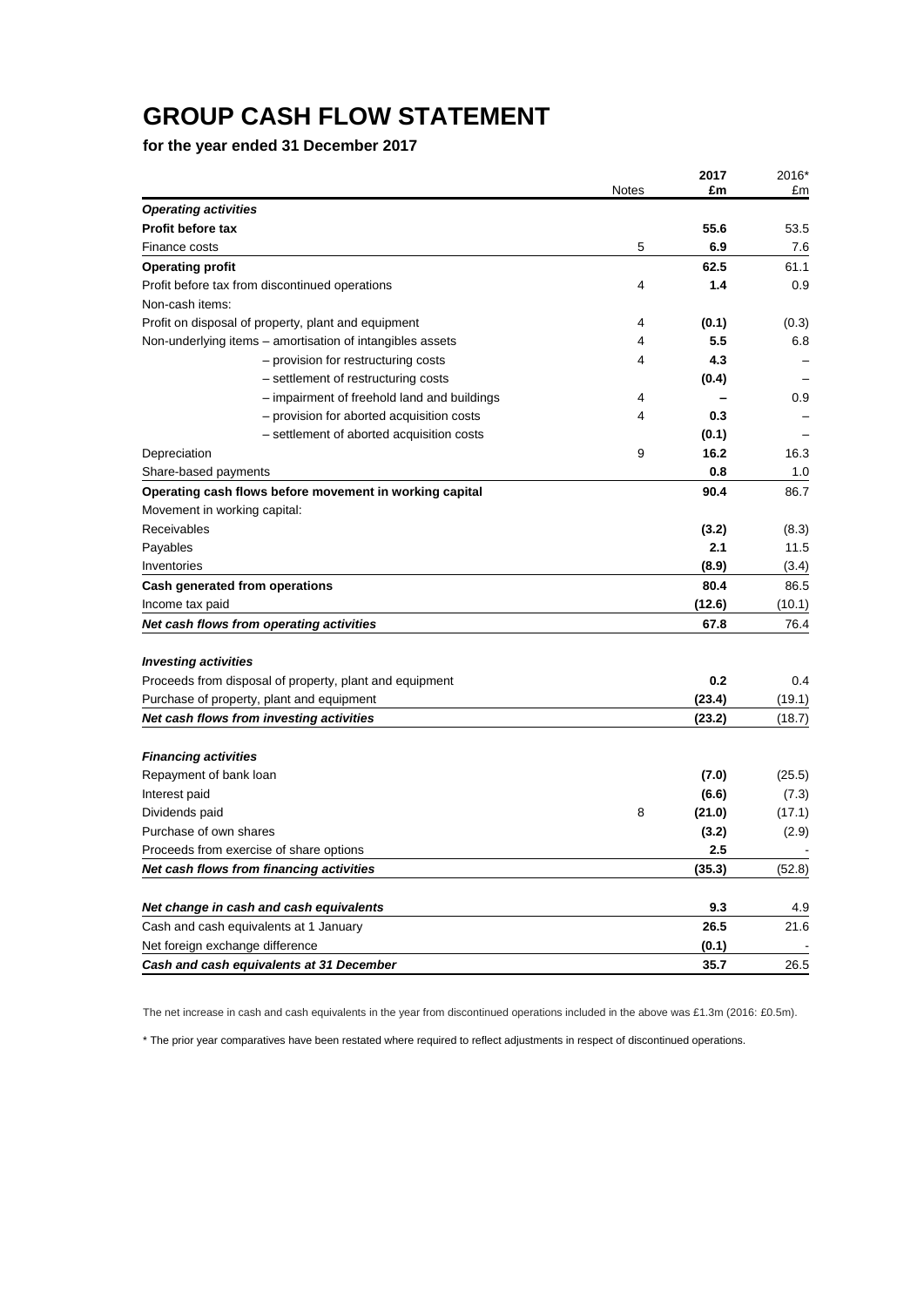#### **1. Basis of preparation**

The preliminary results for the year ended 31 December 2017 have been prepared in accordance with the recognition and measurement requirements of International Financial Reporting Standards (IFRSs) as endorsed by the European Union regulations as they apply to the consolidated financial statements of the Group for the year ended 31 December 2017. Whilst the financial information included in this preliminary announcement has been computed in accordance with the recognition and measurement requirements of IFRS, this announcement does not itself contain sufficient information to comply with IFRS. The accounting policies adopted are consistent with those of the previous year.

The financial information set out in this announcement does not constitute the statutory accounts for the Group within the meaning of Section 435 of the Companies Act 2006. The statutory accounts for the year ended 31 December 2016 have been filed with the Registrar of Companies. The statutory accounts for the year ended 31 December 2017 will be filed in due course. The auditors' report on these accounts was not qualified or modified and did not contain any statement under sections 498(2) or (3) of the Companies Act 2006 or any preceding legislation.

#### **2. Segment information**

IFRS 8, Operating Segments, requires operating segments to be identified on the basis of the internal financial information reported to the Chief Operating Decision Maker (CODM). The Group's CODM is deemed to be the Board of Directors, who are primarily responsible for the allocation of resources to segments and the assessment of performance of the segments.

Following the announcement on 31 January 2018, that the Group had entered into exclusive negotiations to sell Polypipe France Holding SAS, its French operations, to Ryb S.A., the Board of Directors refined its reporting segments. The Group now has two reporting segments - Residential Systems and Commercial and Infrastructure Systems. The reporting segments are organised based on the nature of the end markets served. There are no significant judgements in aggregating operating segments to arrive at the reporting segments. Inter-segment sales are on an arm's length basis in a manner similar to transactions with third parties.

As explained in Note 11, the operations of Polypipe France have been classified as discontinued during the year and consequently the comparative financial information has been restated where appropriate to meet the presentational requirements of IFRS 5, Non-current Assets Held-for-Sale and Discontinued Operations, to take account of this change.

|                                  | 2017                              |         |        |             | 2016           |        |
|----------------------------------|-----------------------------------|---------|--------|-------------|----------------|--------|
|                                  | <b>Commercial &amp;</b>           |         |        |             | Commercial &   |        |
|                                  | <b>Residential Infrastructure</b> |         |        | Residential | Infrastructure |        |
|                                  | <b>Systems</b>                    | Systems | Total* | Systems     | Systems        | Total* |
|                                  | £m                                | £m      | £m     | £m          | £m             | £m     |
| <b>Continuing operations</b>     |                                   |         |        |             |                |        |
| Segmental revenue                | 228.8                             | 196.0   | 424.8  | 207.6       | 190.6          | 398.2  |
| Inter segment revenue            | (5.3)                             | (7.8)   | (13.1) | (4.9)       | (6.1)          | (11.0) |
| Revenue                          | 223.5                             | 188.2   | 411.7  | 202.7       | 184.5          | 387.2  |
| Underlying operating profit      | 44.3                              | 28.3    | 72.6   | 39.1        | 29.4           | 68.5   |
| Non-underlying items - segmental | (0.3)                             | (4.0)   | (4.3)  | 0.2         | 0.1            | 0.3    |
| Segmental operating profit       | 44.0                              | 24.3    | 68.3   | 39.3        | 29.5           | 68.8   |
| Non-underlying items - group     |                                   |         | (5.8)  |             |                | (7.7)  |
| <b>Operating profit</b>          |                                   |         | 62.5   |             |                | 61.1   |
| Finance costs                    |                                   |         | (6.9)  |             |                | (7.6)  |
| <b>Profit before tax</b>         |                                   |         | 55.6   |             |                | 53.5   |

\* Underlying result is stated before non-underlying items.

#### *Geographical analysis*

| 2016                                 |
|--------------------------------------|
| £m                                   |
|                                      |
| 338.3                                |
| 18.9<br>17.0                         |
| 31.9                                 |
| 387.2                                |
| 2017<br>£m<br>365.7<br>27.1<br>411.7 |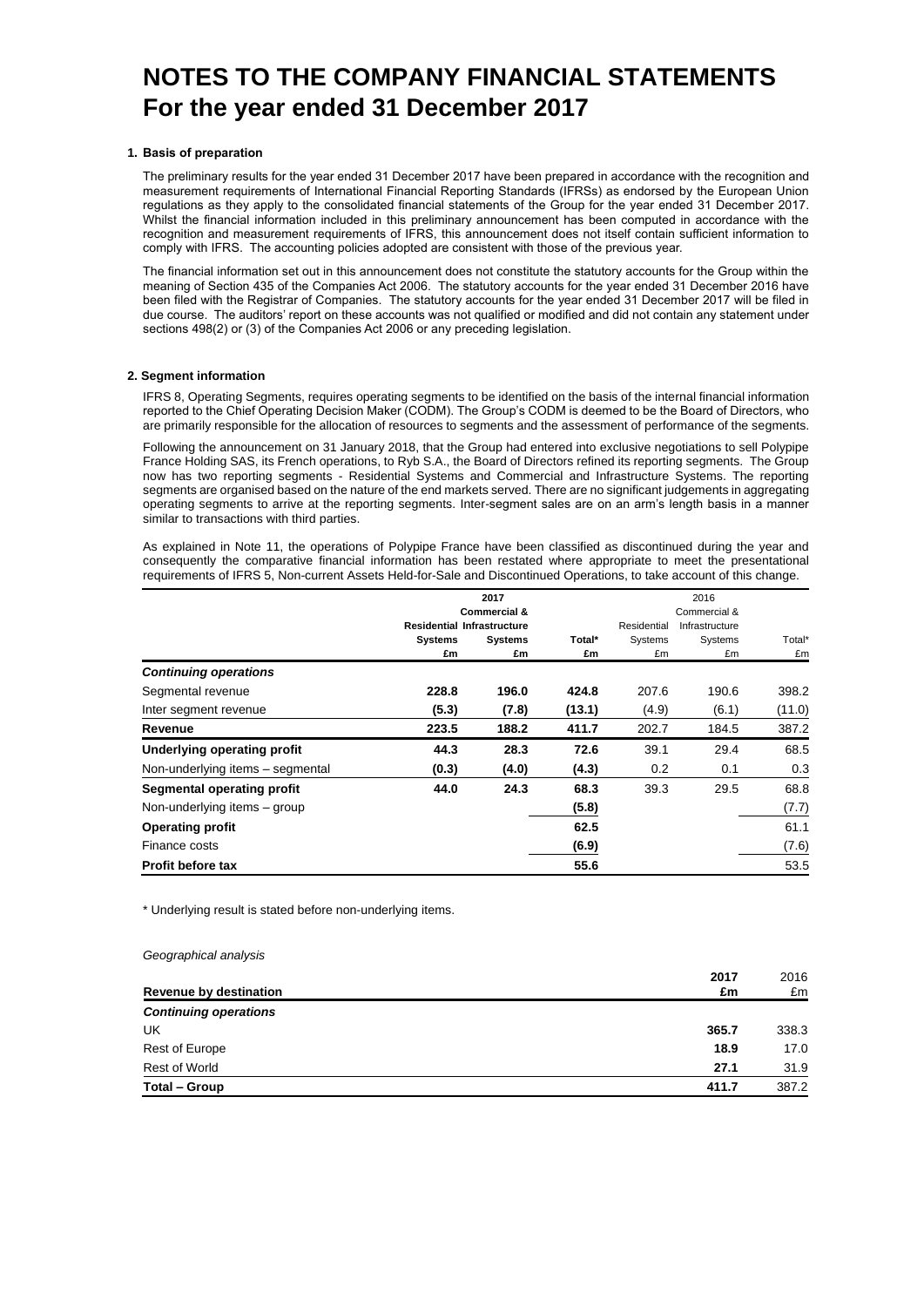#### **3. Operating profit**

|                                                       | 2017<br>£m | 2016<br>£m |
|-------------------------------------------------------|------------|------------|
| Income statement charges                              |            |            |
| <b>Continuing operations</b>                          |            |            |
| Depreciation of property, plant and equipment (owned) | 14.9       | 15.0       |
| Cost of inventories recognised as an expense          | 238.8      | 219.1      |
| Operating lease payments – minimum lease payments     | 4.0        | 4.5        |
| Research and development costs written off            | 0.8        | 0.5        |
| <b>Discontinued operations</b>                        |            |            |
| Depreciation of property, plant and equipment (owned) | 1.3        | 1.3        |
| Cost of inventories recognised as an expense          | 46.1       | 38.9       |
| Operating lease payments – minimum lease payments     | 0.1        | 0.4        |
| Income statement credits - continuing operations      |            |            |
| Profit on disposal of property, plant and equipment   | 0.1        | 0.3        |

#### **4. Non-underlying items**

Non-underlying items comprised:

|                                                                                                         | 2017               |           |                  | 2016        |           |           |
|---------------------------------------------------------------------------------------------------------|--------------------|-----------|------------------|-------------|-----------|-----------|
|                                                                                                         | <b>Gross</b><br>£m | Tax<br>£m | <b>Net</b><br>£m | Gross<br>£m | Tax<br>£m | Net<br>£m |
| <b>Cost of sales: Restructuring costs</b>                                                               | 2.8                | (0.2)     | 2.6              |             |           |           |
| <b>Administration expenses: Restructuring</b><br>costs                                                  | 1.5                |           | 1.5              |             |           |           |
| <b>Administration expenses: Aborted</b><br>acquisition costs                                            | 0.3                | (0.1)     | 0.2              |             |           |           |
| Profit on disposal of property, plant and<br>equipment                                                  |                    |           |                  | (0.3)       |           | (0.3)     |
| Impairment of freehold land and<br>buildings                                                            |                    |           |                  | 0.9         |           | 0.9       |
| Amortisation of intangible assets                                                                       | 5.5                | (0.9)     | 4.6              | 6.8         | (1.6)     | 5.2       |
| <b>Discontinued operations: loss recognised</b><br>on remeasurement to fair value less costs to<br>sell | 12.5               |           | 12.5             |             |           |           |
| <b>Discontinued operations:</b> (profit)/loss from<br>discontinued operations                           | (1.4)              | 0.2       | (1.2)            | (0.9)       | 0.1       | (0.8)     |
| Total non-underlying items                                                                              | 21.2               | (1.0)     | 20.2             | 6.5         | (1.5)     | 5.0       |

Gross restructuring costs of £4.3m were recognised in 2017 in respect of a change in our Commercial and Infrastructure Systems' manufacturing strategy in the Middle East (£4.0m) and the relocation of our Residential Systems' Domus Ventilation manufacturing facilities (£0.3m). The Middle East restructuring plan was drawn up and announced to the relevant employees in 2017. The Domus Ventilation restructuring plan was drawn up, announced and completed in 2017. Of the £4.0m Middle East restructuring costs, £1.7m were non-cash and the remaining £2.3m costs are expected to be fully cash settled in 2018.

#### **5. Finance costs**

|                              | 2017<br>£m | 2016<br>£m |
|------------------------------|------------|------------|
| Interest on bank loan        | 5.8        | 6.6        |
| Debt issue cost amortisation | 0.3        | 0.4        |
| Other finance costs          | 0.8        | 0.6        |
| <b>Finance costs</b>         | 6.9        | 7.6        |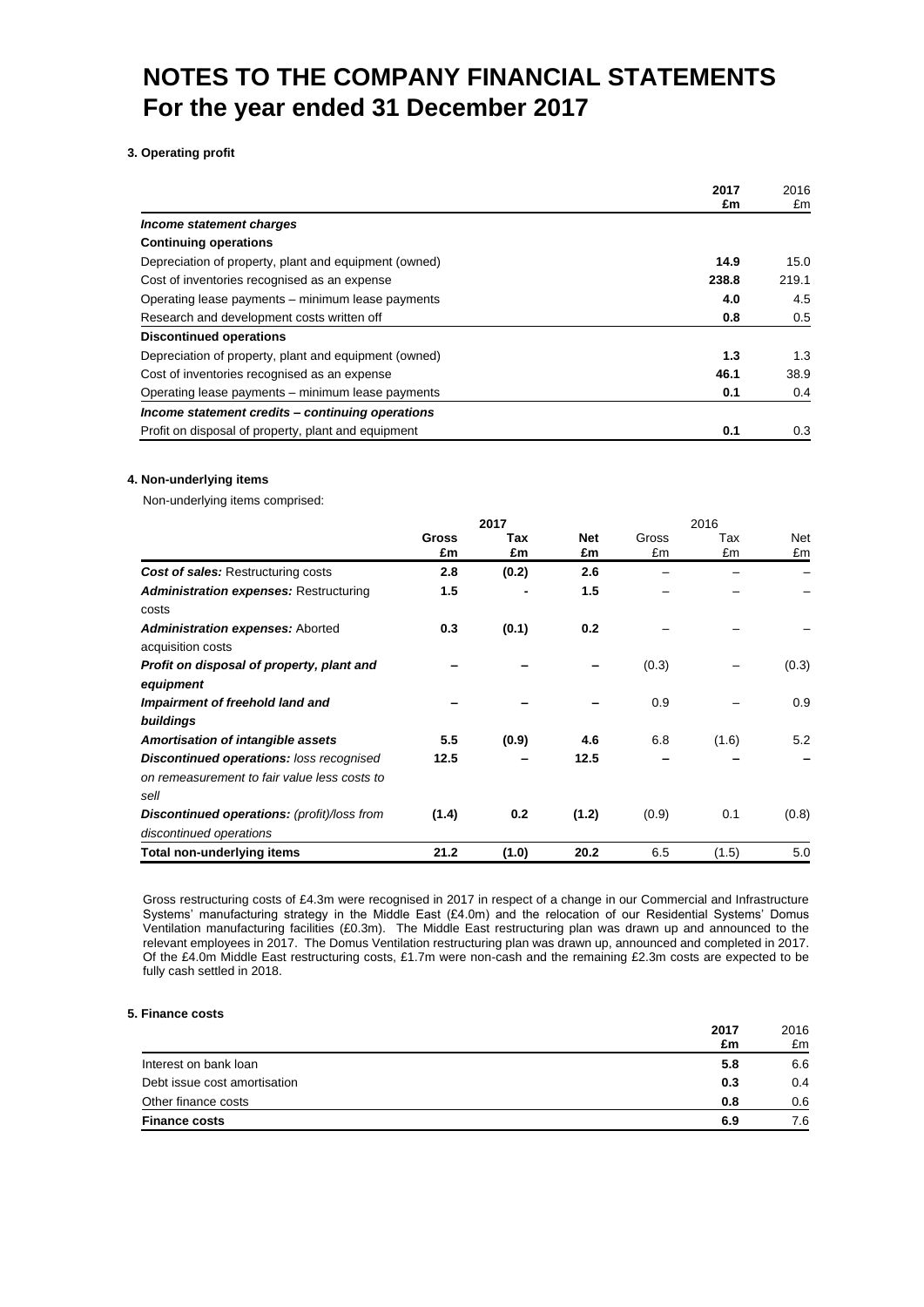#### **6. Income tax**

*(a) Tax charged in the income statement*

|                                                    | 2017<br>£m | 2016<br>£m |
|----------------------------------------------------|------------|------------|
| <b>Continuing operations</b>                       |            |            |
| Current income tax:                                |            |            |
|                                                    |            |            |
| UK income tax                                      | 11.2       | 12.4       |
| Overseas income tax                                | 0.1        |            |
| <b>Total current income tax</b>                    | 11.3       | 12.4       |
| Deferred income tax:                               |            |            |
| Origination and reversal of temporary differences  | (0.7)      | (2.0)      |
| Effect of changes in income tax rates              |            | (0.3)      |
| <b>Total deferred income tax</b>                   | (0.7)      | (2.3)      |
| Total tax expense reported in the income statement | 10.6       | 10.1       |
|                                                    | 2017<br>£m | 2016<br>£m |
| <b>Discontinued operations</b>                     |            |            |
| Current income tax:                                |            |            |
| Overseas income tax                                | 0.2        | 0.1        |
| Total tax expense reported in the income statement | 0.2        | 0.1        |

Details of the non-underlying tax credit of £1.0m (2016: £1.5m) are set out in Note 4.

*(b) Reconciliation of the total tax charge*

A reconciliation between the tax expense and the product of accounting profit multiplied by the blended UK standard rate of income tax for the years ended 31 December 2017 and 2016 is as follows:

|                                                                                             | 2017<br>£m | 2016<br>£m |
|---------------------------------------------------------------------------------------------|------------|------------|
| Accounting profit before tax – continuing operations                                        | 55.6       | 53.5       |
| Accounting profit multiplied by the blended UK standard rate of income tax of 19.25% (2016: | 10.7       | 10.7       |
| 20.00%)                                                                                     |            |            |
| Expenses not deductible for income tax                                                      | 0.4        | 0.7        |
| Non-taxable income                                                                          |            | (0.1)      |
| Share-based payments                                                                        | (0.4)      | (0.3)      |
| Effects of patent box                                                                       | (0.8)      | (0.7)      |
| Effects of changes in income tax rates                                                      | (0.1)      |            |
| Effects of other tax rates / credits                                                        | 0.8        | (0.2)      |
| Total tax expense reported in the income statement – continuing operations                  | 10.6       | 10.1       |
| Total tax expense reported in the income statement – discontinued operations                | 0.2        | 0.1        |

The effective rate for the full year was 19.1% (2016: 18.9%). If the impact of non-underlying items is excluded, the underlying income tax rate would be 18.0% (2016: 19.2%).

*(c) Deferred income tax*

The deferred income tax included in the Group balance sheet is as follows:

|                                              | 31<br><b>December</b><br>2017<br>£m | 31<br>December<br>2016<br>£m |
|----------------------------------------------|-------------------------------------|------------------------------|
| <b>Continuing operations</b>                 |                                     |                              |
| Deferred income tax liabilities / (assets)   |                                     |                              |
| Short-term timing differences                | 6.2                                 | 6.5                          |
| Capital allowances in excess of depreciation | 1.3                                 | 1.4                          |
| Share-based payments                         | (0.5)                               | (0.4)                        |
| Continuing operations                        | 7.0                                 | 7.5                          |
| Discontinued operations                      | (0.3)                               | (0.2)                        |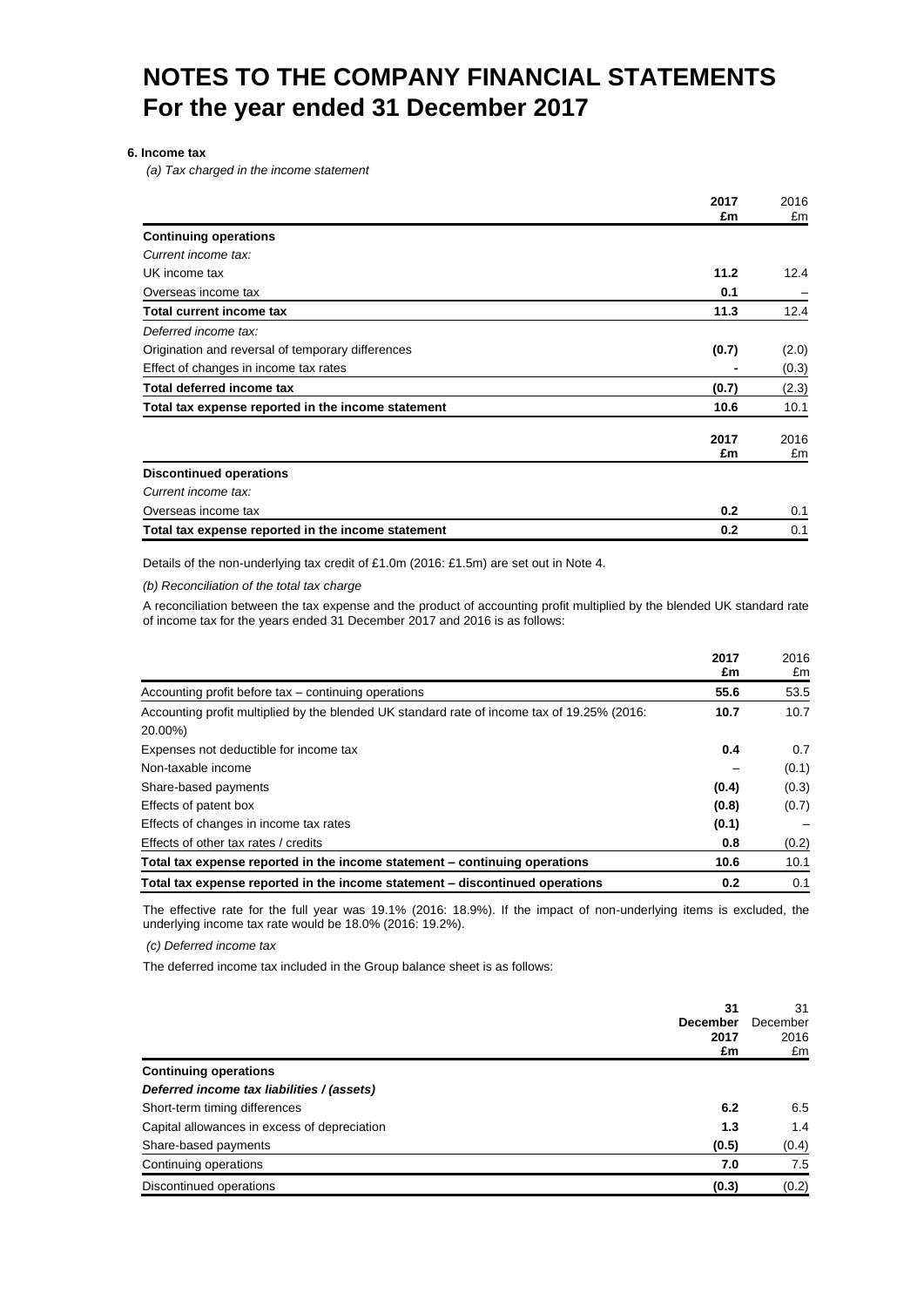The Group offsets tax assets and liabilities if, and only if, it has a legally enforceable right to set off current income tax assets and current income tax liabilities and the deferred income tax assets and deferred income tax liabilities relate to income taxes levied by the same tax authority.

A reconciliation of deferred income taxes for the years ended 31 December 2017 and 2016 is as follows:

|                                                     | 2017  | 2016  |
|-----------------------------------------------------|-------|-------|
|                                                     | £m    | £m    |
| Deferred tax reported in the income statement       | (0.7) | (2.3) |
| Deferred tax reported in other comprehensive income | 0.3   | (0.3) |
| Share-based payments excess tax benefit             | (0.1) | (0.1) |
| Net foreign exchange difference                     | (0.1) |       |
|                                                     | (0.6) | (2.7) |

#### *(d) Change in corporation tax rate*

The Chancellor has announced that the main UK corporation tax rate will be reduced from the current rate of 19%, which was applied from 1 April 2017, to 17% from 1 April 2020. The reduction in the corporation tax rate to 17% was included within the UK Finance Act 2016 that was enacted in September 2016.

Deferred income tax is measured at income tax rates that are expected to apply in the periods in which the temporary timing differences are expected to reverse based on income tax rates and laws that have been enacted or substantively enacted at the balance sheet date. Deferred income tax has therefore been provided at 17% (2016: 17%).

#### *(e) Unrecognised tax losses*

A deferred income tax asset of £0.6m (2016: £1.0m) in respect of surplus non-trading losses of £3.7m (2016: £5.5m), has not been recognised at 31 December 2017 as its recovery is uncertain.

#### **7. Earnings per share**

Basic earnings per share amounts are calculated by dividing profit for the year attributable to the owners of the parent company by the weighted average number of ordinary shares outstanding during the year. The diluted earnings per share amounts are calculated by dividing profit for the year attributable to the owners of the parent company by the weighted average number of ordinary shares outstanding during the year plus the weighted average number of ordinary shares that would be issued on the conversion of all the dilutive potential ordinary shares into ordinary shares.

The calculation of basic and diluted earnings per share is based on the following:

|                                                                                  | 2017        | 2016        |
|----------------------------------------------------------------------------------|-------------|-------------|
| Weighted average number of ordinary shares for the purpose of basic earnings per | 198,390,485 | 198,930,384 |
| share                                                                            |             |             |
| Share options                                                                    | 1,788,892   | 1,053,339   |
| Weighted average number of ordinary shares for the purpose of diluted earnings   | 200,179,377 | 199,983,723 |
| per share                                                                        |             |             |

Underlying earnings per share is based on the result for the year after tax excluding the impact of non-underlying items of £20.2m (2016: £5.0m). The Directors consider that this measure provides a better and more consistent indication of the Group's underlying financial performance and more meaningful comparison with prior and future periods to assess trends in our financial performance. The underlying earnings per share is calculated as follows:

|                                                                                               | 2017 | 2016 |
|-----------------------------------------------------------------------------------------------|------|------|
| Underlying profit for the year attributable to the owners of the parent company $(\text{Em})$ | 53.9 | 49.2 |
| Underlying basic earnings per share (pence)                                                   | 27.2 | 24.7 |
| Underlying diluted earnings per share (pence)                                                 | 26.9 | 24.6 |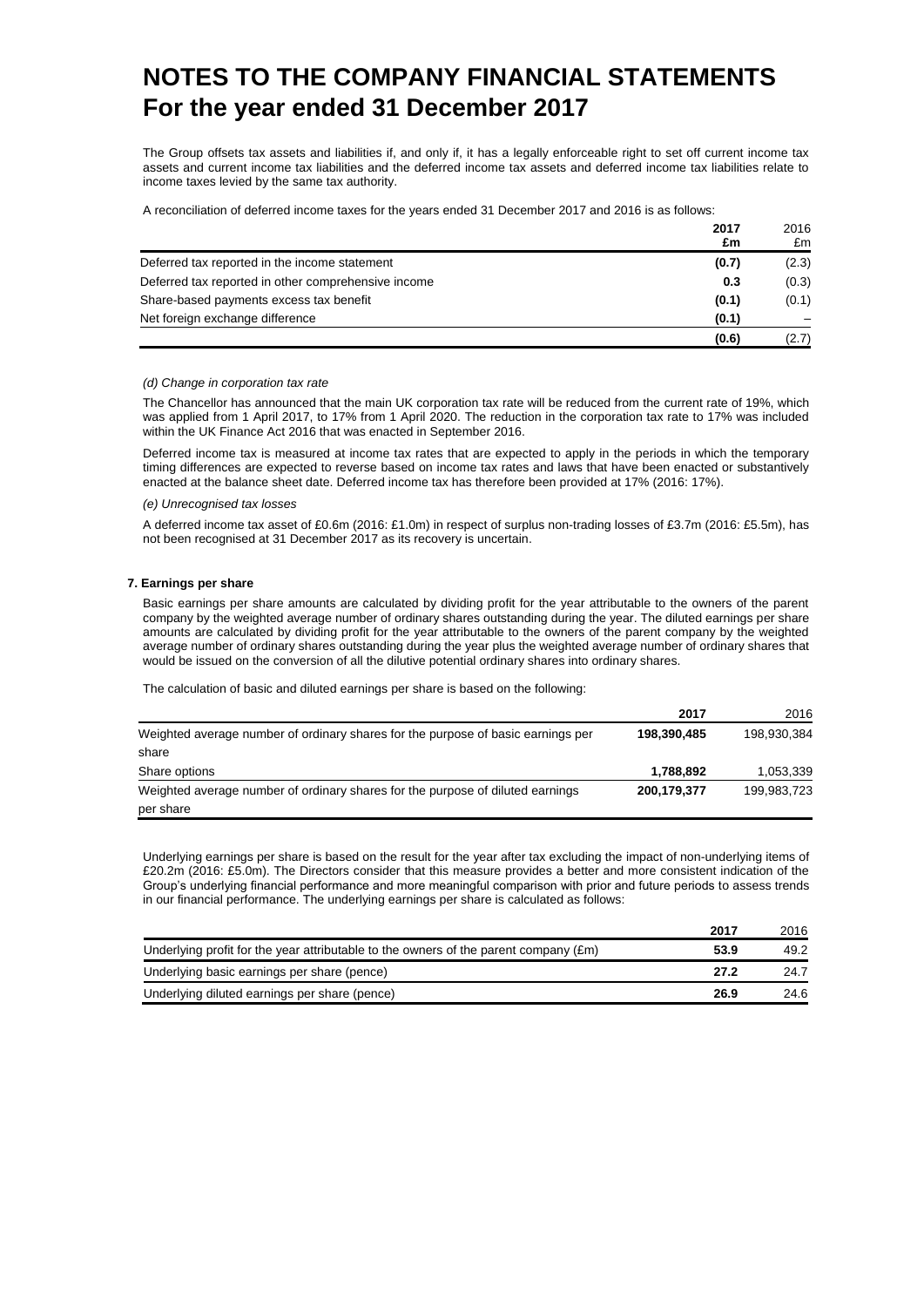**8. Dividends per share**

|                                                                                            | 2017<br>£m | 2016<br>£m |
|--------------------------------------------------------------------------------------------|------------|------------|
| Amounts recognised as distributions to equity holders in the year:                         |            |            |
| Final dividend for the year ended 31 December 2016 of 7.0p per share (2015: 5.5p)          | 13.9       | 11.0       |
| Interim dividend for the year ended 31 December 2017 of 3.6p per share (2016: 3.1p)        | 7.1        | 6.1        |
|                                                                                            | 21.0       | 17.1       |
| Proposed final dividend for the year ended 31 December 2017 of 7.5p per share (2016: 7.0p) | 14.9       | 13.9       |

The proposed final dividend is subject to approval by shareholders at the Annual General Meeting and has not been included as a liability in these consolidated financial statements.

#### **9. Property, plant and equipment**

|                                      | Freehold<br>land and<br>£m | <b>Plant</b><br>and other<br>buildings equipment<br>£m | Total<br>£m |
|--------------------------------------|----------------------------|--------------------------------------------------------|-------------|
| Cost                                 |                            |                                                        |             |
| At 1 January 2016                    | 48.1                       | 147.0                                                  | 195.1       |
| <b>Additions</b>                     | 1.2                        | 18.5                                                   | 19.7        |
| <b>Disposals</b>                     |                            | (3.2)                                                  | (3.2)       |
| Reclassified as assets held-for-sale | (3.2)                      |                                                        | (3.2)       |
| Exchange adjustment                  | 1.0                        | 4.6                                                    | 5.6         |
| At 31 December 2016                  | 47.1                       | 166.9                                                  | 214.0       |
| Additions                            | 1.9                        | 21.8                                                   | 23.7        |
| <b>Disposals</b>                     |                            | (1.3)                                                  | (1.3)       |
| Reclassified as assets held-for-sale | (11.5)                     | (31.4)                                                 | (42.9)      |
| Exchange adjustment                  | 0.3                        | 1.2                                                    | 1.5         |
| At 31 December 2017                  | 37.8                       | 157.2                                                  | 195.0       |
| Depreciation and impairment losses   |                            |                                                        |             |
| At 1 January 2016                    | 10.1                       | 86.9                                                   | 97.0        |
| Provided during the year             | 1.4                        | 14.9                                                   | 16.3        |
| <b>Disposals</b>                     |                            | (3.1)                                                  | (3.1)       |
| Impairment                           | 0.9                        | $\overline{\phantom{0}}$                               | 0.9         |
| Reclassified as assets held-for-sale | (2.5)                      |                                                        | (2.5)       |
| Exchange adjustment                  | 0.7                        | 3.7                                                    | 4.4         |
| At 31 December 2016                  | 10.6                       | 102.4                                                  | 113.0       |
| Provided during the year             | 1.3                        | 14.9                                                   | 16.2        |
| <b>Disposals</b>                     |                            | (1.2)                                                  | (1.2)       |
| Impairment                           |                            | 0.9                                                    | 0.9         |
| Reclassified as assets held-for-sale | (6.7)                      | (27.0)                                                 | (33.7)      |
| Exchange adjustment                  | 0.2                        | 1.0                                                    | 1.2         |
| At 31 December 2017                  | 5.4                        | 91.0                                                   | 96.4        |
| Net book value:                      |                            |                                                        |             |
| At 31 December 2017                  | 32.4                       | 66.2                                                   | 98.6        |
| At 31 December 2016                  | 36.5                       | 64.5                                                   | 101.0       |

The impairment charge in 2017 of £0.9m related to plant and equipment in the Middle East as explained in Note 4. The Polypipe France assets with a net book value of £9.2m were reclassified as held-for-sale in accordance with IFRS 5, Noncurrent Assets Held-for-Sale and Discontinued Operations, as explained in Note 11.

The impairment charge in 2016 of £0.9m related to surplus freehold land and buildings at Wolverhampton that is being actively marketed and writes down its carrying amount to £0.7m being its fair value less costs to sell. The written down asset was reclassified as held-for-sale in accordance with IFRS 5, Non-current Assets Held-for-Sale and Discontinued Operations.

Included in freehold land and buildings is non-depreciable land of £12.6m (2016: £13.0m).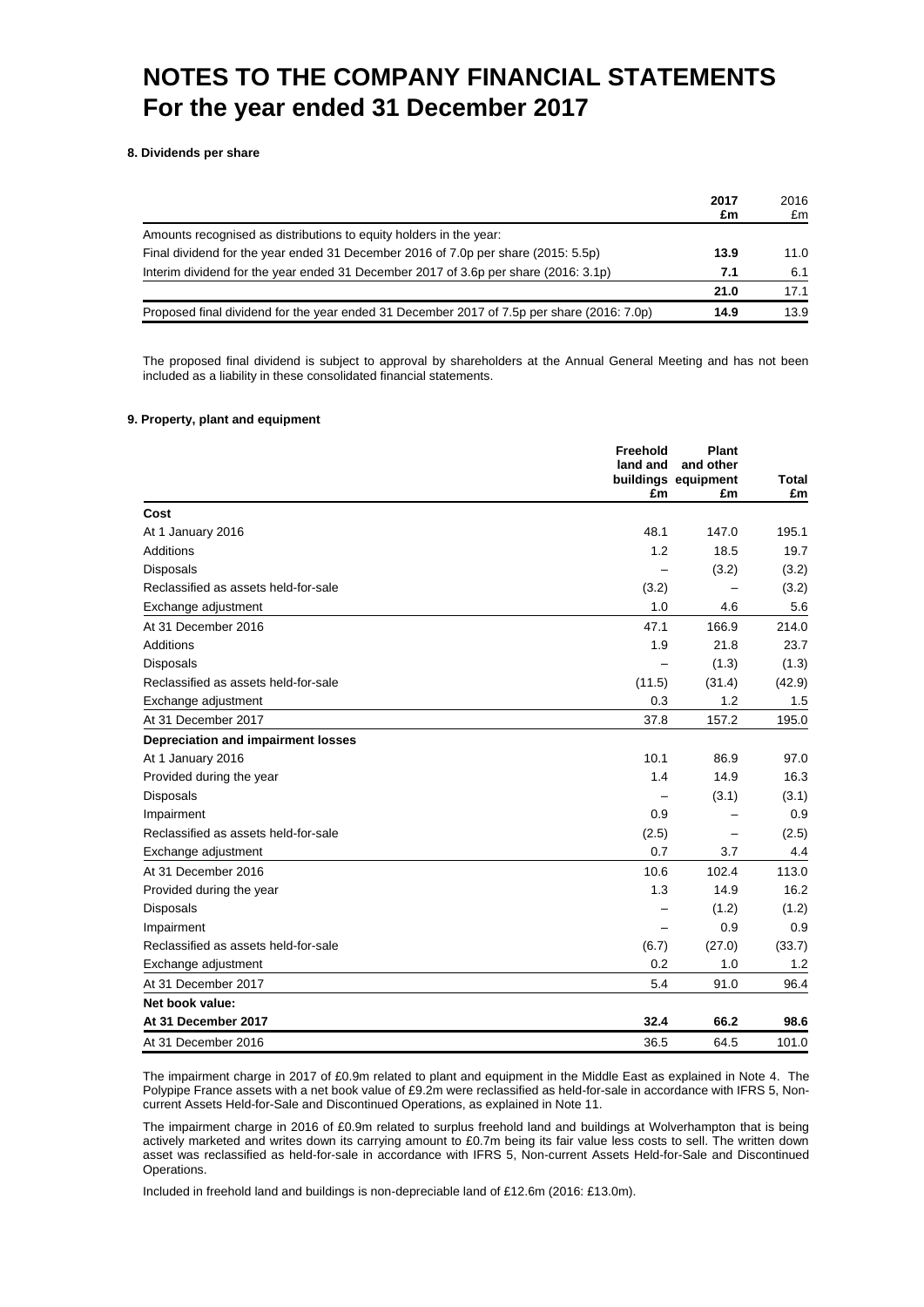**10. Intangible assets**

|                                      |                |                      | <b>Brand</b> | <b>Customer</b>           | <b>Customer</b>  |             |
|--------------------------------------|----------------|----------------------|--------------|---------------------------|------------------|-------------|
|                                      | Goodwill<br>£m | <b>Patents</b><br>£m | £m           | names relationships<br>£m | order book<br>£m | Total<br>£m |
| Cost                                 |                |                      |              |                           |                  |             |
| At 31 December 2016                  | 329.3          | 18.2                 | 25.5         | 6.4                       | 2.0              | 381.4       |
| Reclassified as assets held-for-sale | (9.6)          |                      |              |                           |                  | (9.6)       |
| At 31 December 2017                  | 319.7          | 18.2                 | 25.5         | 6.4                       | 2.0              | 371.8       |
| <b>Amortisation and impairment</b>   |                |                      |              |                           |                  |             |
| At 1 January 2016                    |                | 0.7                  | 1.0          | 0.5                       | 0.8              | 3.0         |
| Charge for the year                  |                | 1.8                  | 2.6          | 1.2                       | 1.2              | 6.8         |
| At 31 December 2016                  |                | 2.5                  | 3.6          | 1.7                       | 2.0              | 9.8         |
| Charge for the year                  |                | 1.8                  | 2.5          | 1.2                       | -                | 5.5         |
| At 31 December 2017                  |                | 4.3                  | 6.1          | 2.9                       | 2.0              | 15.3        |
| Net book value:                      |                |                      |              |                           |                  |             |
| At 31 December 2017                  | 319.7          | 13.9                 | 19.4         | 3.5                       |                  | 356.5       |
| At 31 December 2016                  | 329.3          | 15.7                 | 21.9         | 4.7                       |                  | 371.6       |

Goodwill is not amortised but is subject to annual impairment testing.

The Polypipe France goodwill of £9.6m was reclassified as held-for-sale in accordance with IFRS 5, Non-current Assets Held-for-Sale and Discontinued Operations, as explained in Note 11.

#### **11. Assets classified as held-for-sale**

On 31 January 2018, the Group announced that it had entered into exclusive negotiations to sell Polypipe France Holding SAS, its French operations, to Ryb S.A., a France-based manufacturer and distributor of plastics in Europe. The cash consideration payable by Ryb S.A. will be €16.5m on a cash-free, debt-free and normalised working capital basis. It was determined that the sale was highly probable at 31 December 2017 and accordingly the net assets of the French operations have been classified as held-for-sale in the consolidated balance sheet. In accordance with IFRS 5, Non-current Assets Held-for-Sale and Discontinued Operations, an impairment loss of £12.5m to remeasure the carrying amount of the assets to fair value less costs to sell has been recognised following the reclassification of the net assets of Polypipe France Holding SAS as held-for-sale. An analysis of the assets held-for-sale and liabilities associated with the assets held-for-sale is as follows:

|                                                  |                  |                                          | 31         |
|--------------------------------------------------|------------------|------------------------------------------|------------|
|                                                  | Book value<br>£m | <b>Impairment December</b><br>loss<br>£m | 2017<br>£m |
| Assets held-for-sale                             |                  |                                          |            |
| Intangible assets                                | 9.6              | (9.6)                                    |            |
| Property, plant and equipment                    | 9.2              | (2.9)                                    | 6.3        |
| Inventories                                      | 7.7              |                                          | 7.7        |
| Trade and other receivables                      | 9.0              |                                          | 9.0        |
| Deferred income tax assets                       | 0.3              |                                          | 0.3        |
|                                                  | 35.8             | (12.5)                                   | 23.3       |
| Liabilities associated with assets held-for-sale |                  |                                          |            |
| Trade and other payables                         | (9.5)            |                                          | (9.5)      |
| Income tax payable                               | (0.2)            |                                          | (0.2)      |
| Other liabilities                                | (1.2)            |                                          | (1.2)      |
|                                                  | (10.9)           |                                          | (10.9)     |
| Net assets held-for-sale                         | 24.9             | (12.5)                                   | 12.4       |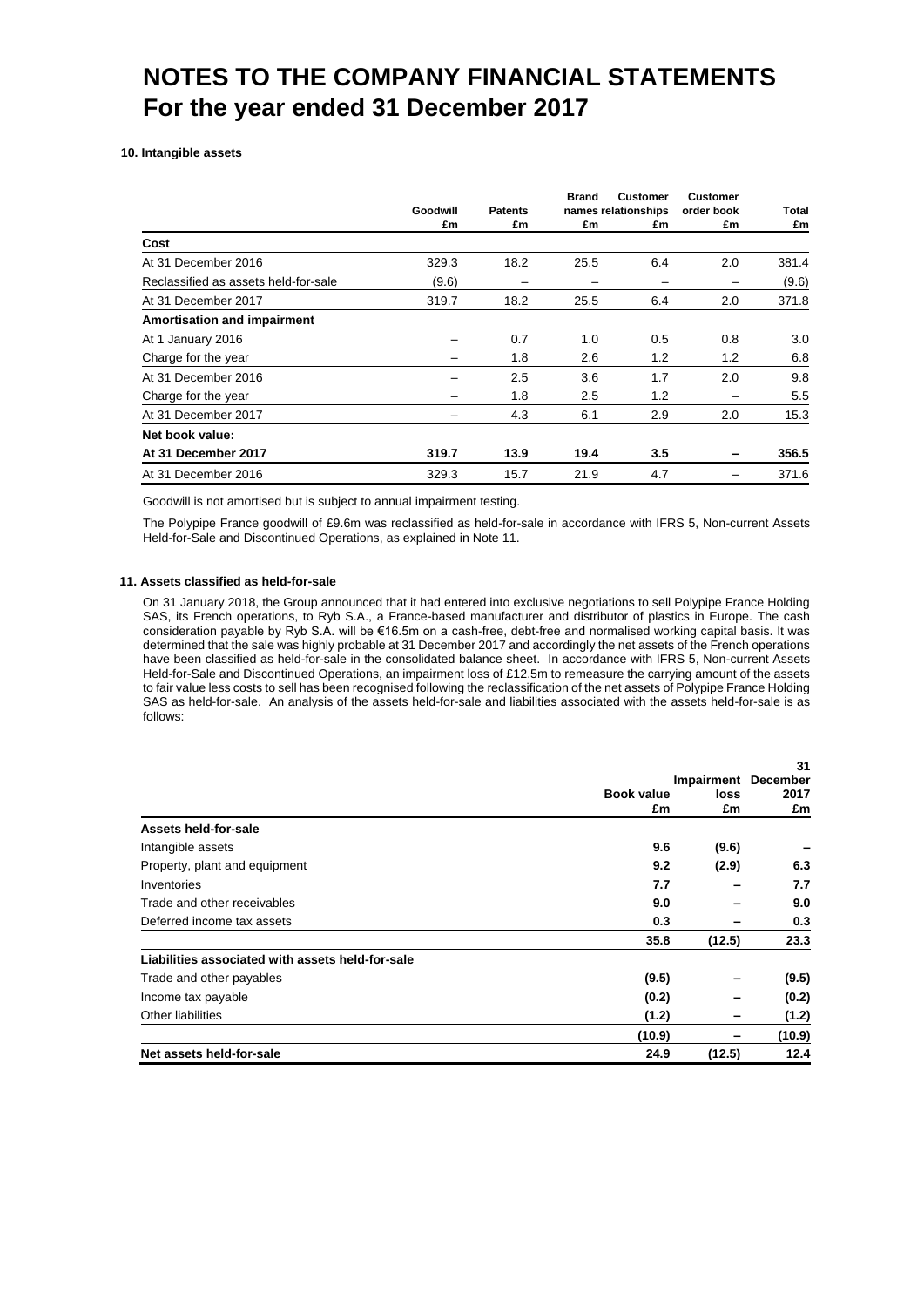The table below provides further detail of the discontinued operations:

|                                                                   | 2017   | 2016   |
|-------------------------------------------------------------------|--------|--------|
|                                                                   | £m     | £m     |
| Revenue                                                           | 58.4   | 49.7   |
| Expenses                                                          | (57.0) | (48.8) |
| Profit before tax                                                 | 1.4    | 0.9    |
| Income tax                                                        | (0.2)  | (0.1)  |
| Profit from discontinued operations                               | 1.2    | 0.8    |
| Loss recognised on remeasurement to fair value less costs to sell | (12.5) |        |
| Profit/(loss) from discontinued operations                        | (11.3) | 0.8    |

The remaining assets classified as held-for-sale comprised:

| 31                                   | 31       |
|--------------------------------------|----------|
| <b>December</b>                      | December |
| 2017                                 | 2016     |
| £m                                   | £m       |
| Property, plant and equipment<br>0.7 |          |

These assets classified as held-for-sale consist exclusively of freehold land currently not in use by the Group. It is expected that the disposal of this asset will be completed during 2018. The assets classified as held-for-sale are analysed between operating segments as follows:

|                                       | 31              | 31       |
|---------------------------------------|-----------------|----------|
|                                       | <b>December</b> | December |
|                                       | 2017            | 2016     |
|                                       | £m              | £m       |
| <b>Residential Systems</b>            | 0.4             | 0.4      |
| Commercial and Infrastructure Systems | 0.3             | 0.3      |
|                                       | 0.7             | 0.7      |

### **12. Financial liabilities**

|                                        | 31              | 31       |
|----------------------------------------|-----------------|----------|
|                                        | <b>December</b> | December |
|                                        | 2017            | 2016     |
|                                        | £m              | £m       |
| Non-current loans and borrowings:      |                 |          |
| Bank loan - principal                  | 185.0           | 192.0    |
| - unamortised debt issue costs         | (0.9)           | (1.2)    |
| Total non-current loans and borrowings | 184.1           | 190.8    |
|                                        | £m              | £m       |
| <b>Other financial liabilities:</b>    |                 |          |
| Trade and other payables               | 87.6            | 91.8     |
| Forward foreign currency derivatives   |                 | 1.5      |
| Interest rate swaps                    | 2.5             | 4.2      |
| Other liabilities                      | 0.9             | 2.1      |
|                                        | 91.0            | 99.6     |

#### *Bank loan*

The bank loan, which is a revolving credit facility, is secured and expires in full in August 2020. Interest is payable on the bank loan at LIBOR plus an interest margin ranging from 1.25% to 2.75% which is dependent on the Group's leverage (net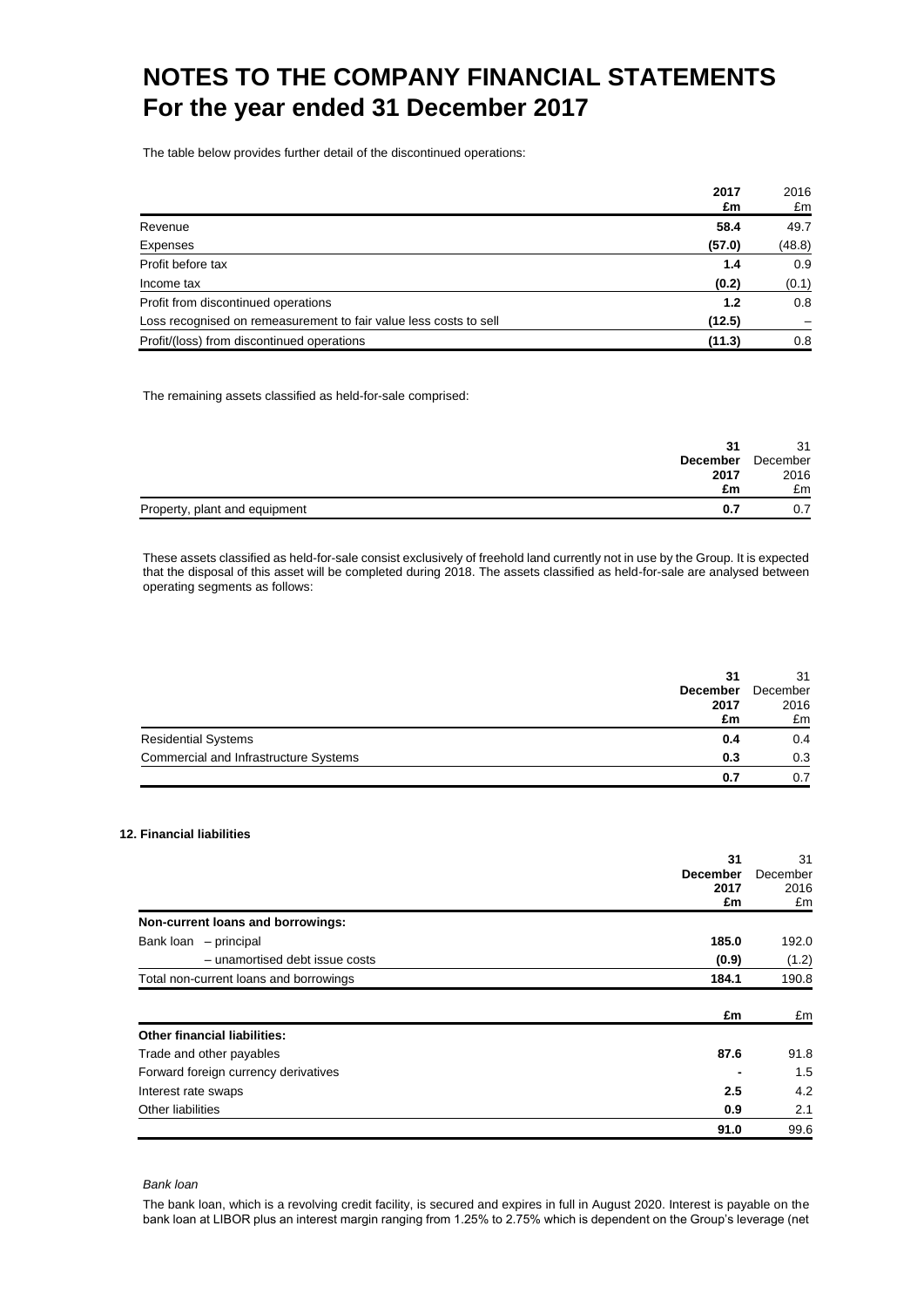debt as a multiple of EBITDA) and reduces as the Group's leverage reduces. The interest margin at 31 December 2017 was 1.75% (2016: 2.00%).

At 31 December 2017, the Group had available, subject to covenant headroom, £105.0m (2016: £108.0m) of undrawn committed borrowing facilities in respect of which all conditions precedent had been met at 31 December 2017.

The facility reduced by £10m to £290m at 31 December 2017 and will reduce by a further £10m each year, regardless of leverage, at 31 December 2018 and 2019; the remainder is available until August 2020.

The Group is subject to a number of covenants in relation to its bank loan which, if breached, would result in the bank loan becoming immediately repayable. These covenants specify certain maximum limits in terms of net debt as a multiple of EBITDA and interest cover. At 31 December 2017, the Group was not in breach of any bank covenants. The covenant position was as follows:

| Covenant                                                                                    | requirement | <b>Position at</b><br>Covenant 31 December<br>2017 |
|---------------------------------------------------------------------------------------------|-------------|----------------------------------------------------|
| <b>Interest cover</b> (Underlying operating profit: Finance costs excluding debt issue cost | >4.0:1      | 11.5:1                                             |
| amortisation)                                                                               |             |                                                    |
| Leverage (Net debt:EBITDA)                                                                  | $<$ 3.0:1   | 1.6:1                                              |

The interest cover and leverage covenants remain at 4.0:1 and 3.0:1, respectively, throughout the remaining term of the revolving credit facility to August 2020.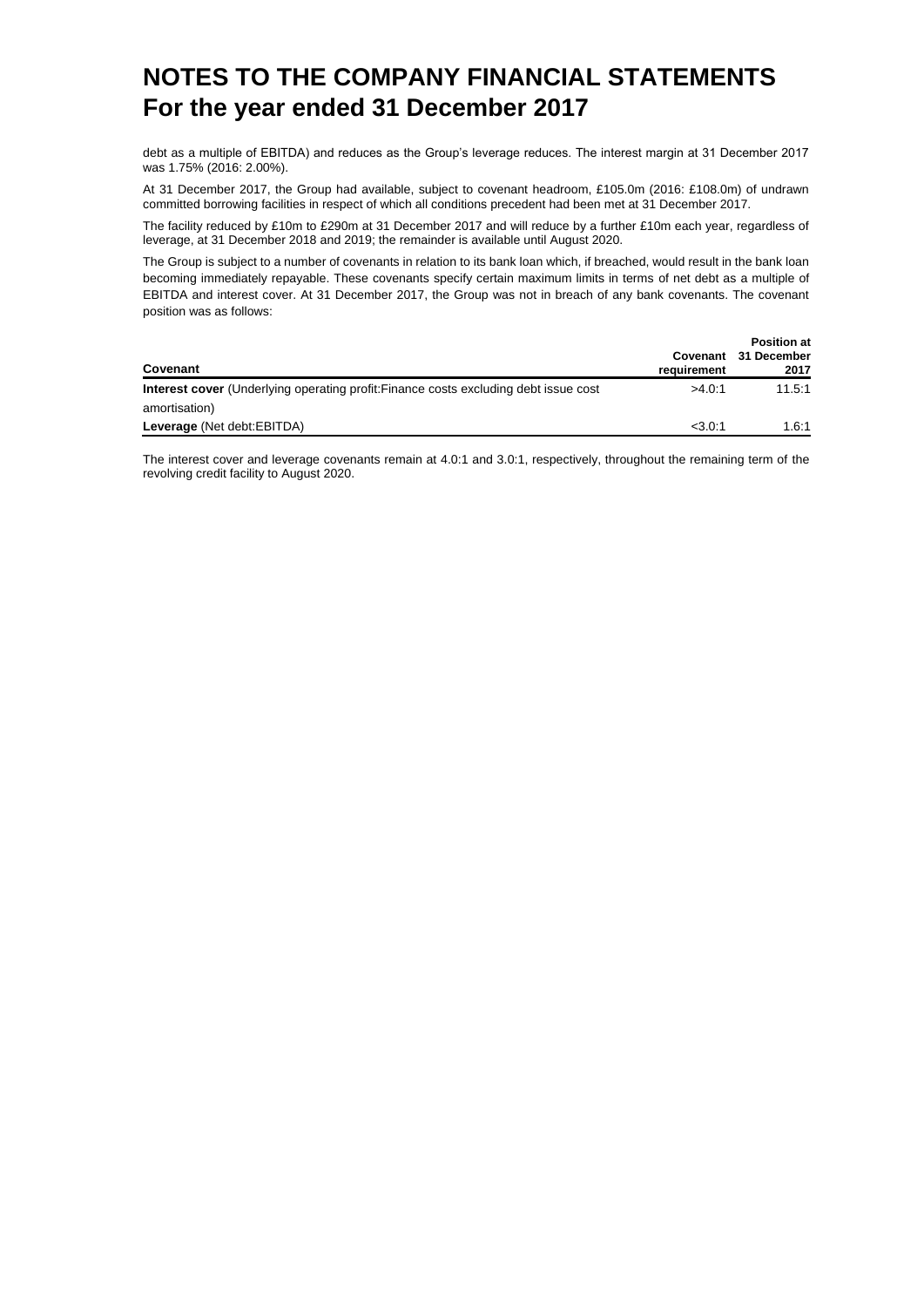### **13. Consolidated cash flow statement**

The analysis of cash generated from operations split by continuing and discontinued operations is as follows:

|                                                                            | 2017         | 2016         |
|----------------------------------------------------------------------------|--------------|--------------|
|                                                                            | £m           | £m           |
| <b>Continuing operations</b>                                               |              |              |
| <b>Profit before tax</b><br>Finance costs                                  | 55.6<br>6.9  | 53.5         |
|                                                                            | 62.5         | 7.6<br>61.1  |
| <b>Operating profit</b>                                                    |              |              |
| Non-cash items:                                                            |              |              |
| Profit on disposal of property, plant and equipment                        | (0.1)<br>5.5 | (0.3)<br>6.8 |
| Non-underlying items - amortisation of intangibles assets                  | 3.4          |              |
| - provision for restructuring costs<br>- settlement of restructuring costs | (0.4)        |              |
| - impairment of freehold land and buildings                                |              | 0.9          |
| - impairment of plant and equipment                                        | 0.9          |              |
| - provision for aborted acquisition costs                                  | 0.3          |              |
| - settlement of aborted acquisition costs                                  | (0.1)        |              |
| Depreciation                                                               | 14.9         | 15.0         |
| Share-based payments                                                       | 0.8          | 1.0          |
| Operating cash flows before movement in working capital                    | 87.7         | 84.5         |
| Movement in working capital:                                               |              |              |
| <b>Receivables</b>                                                         | (2.5)        | (8.2)        |
| Payables                                                                   | 0.7          | 13.4         |
| Inventories                                                                | (8.0)        | (4.7)        |
| Cash generated from operations                                             | 77.9         | 85.0         |
| Income tax paid                                                            | (12.6)       | (10.1)       |
| Net cash flows from operating activities                                   | 65.3         | 74.9         |
|                                                                            |              |              |
| <b>Investing activities</b>                                                |              |              |
| Proceeds from disposal of property, plant and equipment                    | 0.2          | 0.4          |
| Purchase of property, plant and equipment                                  | (22.2)       | (18.1)       |
| Net cash flows from investing activities                                   | (22.0)       | (17.7)       |
|                                                                            |              |              |
| <b>Financing activities</b>                                                |              |              |
| Repayment of bank loan                                                     | (7.0)        | (25.5)       |
| Interest paid                                                              | (6.6)        | (7.3)        |
| Dividends paid                                                             | (21.0)       | (17.1)       |
| Purchase of own shares                                                     | (3.2)        | (2.9)        |
| Proceeds from exercise of share options                                    | 2.5          |              |
| Net cash flows from financing activities                                   | (35.3)       | (52.8)       |
|                                                                            |              |              |
| Net change in cash and cash equivalents                                    | 8.0          | 4.4          |
| Cash and cash equivalents at 1 January                                     | 24.5         | 20.3         |
| Net foreign exchange difference                                            | (0.2)        | (0.2)        |
| Cash and cash equivalents at 31 December                                   | 32.3         | 24.5         |